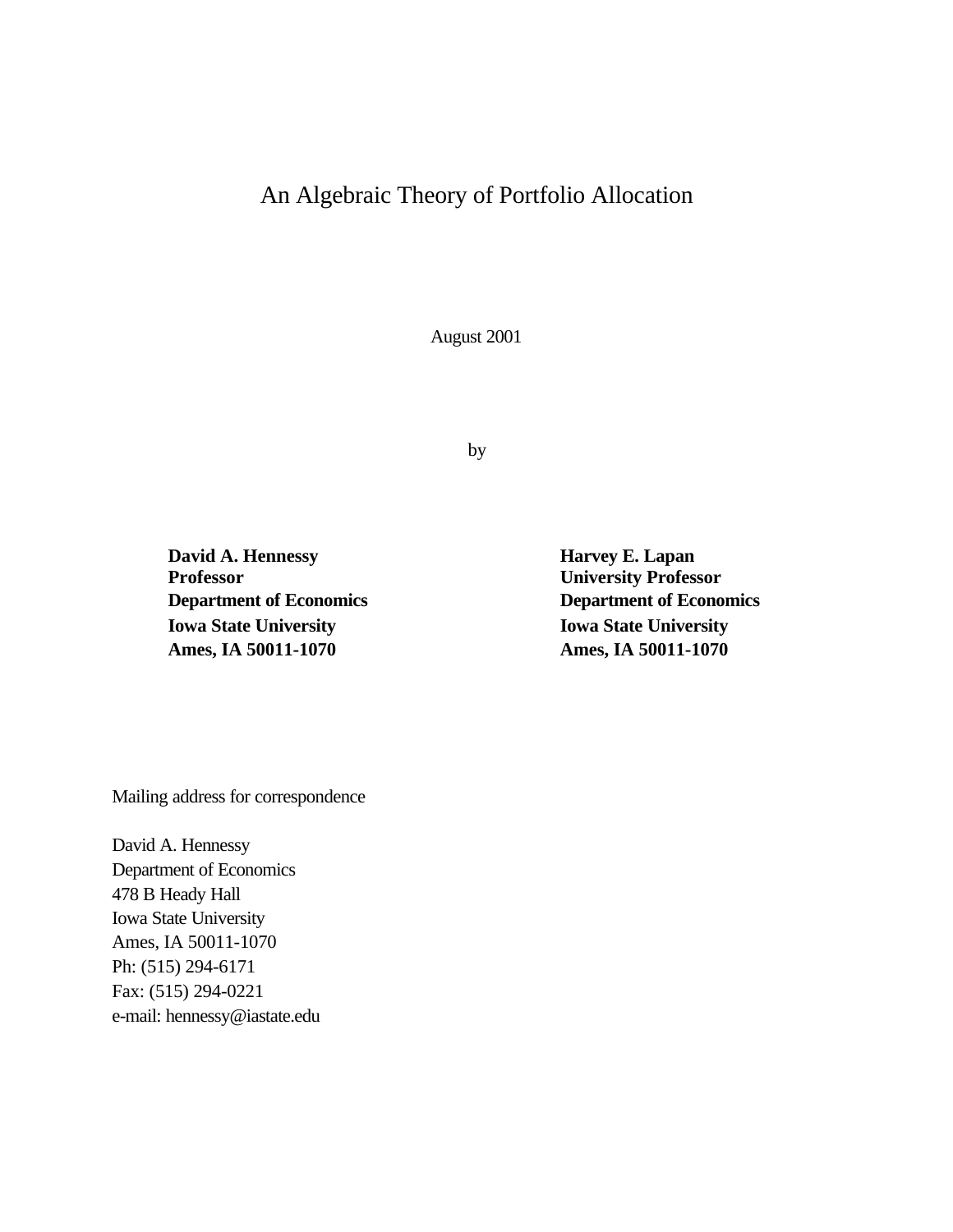# An Algebraic Theory of Portfolio Allocation

**Summary.** Diversification, a central issue in the study of capital allocation, has much to do with symmetries and asymmetries in the distribution of asset returns. A diversified portfolio imposes symmetry on the allocation vector in order to balance out much of the asymmetries in the returns vector. Using group and majorization theory, we explore what can be established about the allocation vector when the asymmetries in the returns vector are carefully controlled. The key insight is that preferences over allocations can be partially ordered via majorized convex hulls that have been generated by group elements. It is shown that transitive permutation groups, rather than the more structured permutation symmetric group, suffice to ensure complete portfolio diversification. Point-wise stabilizer subgroups admit separability in the allocation of funds across sectors. When, together with imperfect symmetry in the sources of randomness, asset returns differ by heterogeneity in location or scale parameters then we bound the admissible allocation vector by a set of linear constraints. For a distribution that is symmetric under reflection groups, the linear constraints may be further strengthened whenever there exists an hyperplane that separates convex sets.

**Keywords and Phrases:** allocation vector, convex hull, group majorization, permutation group, pointwise stabilizer subgroup, reflection group, separability, transitive group

*JEL classification*: G0, D0, C6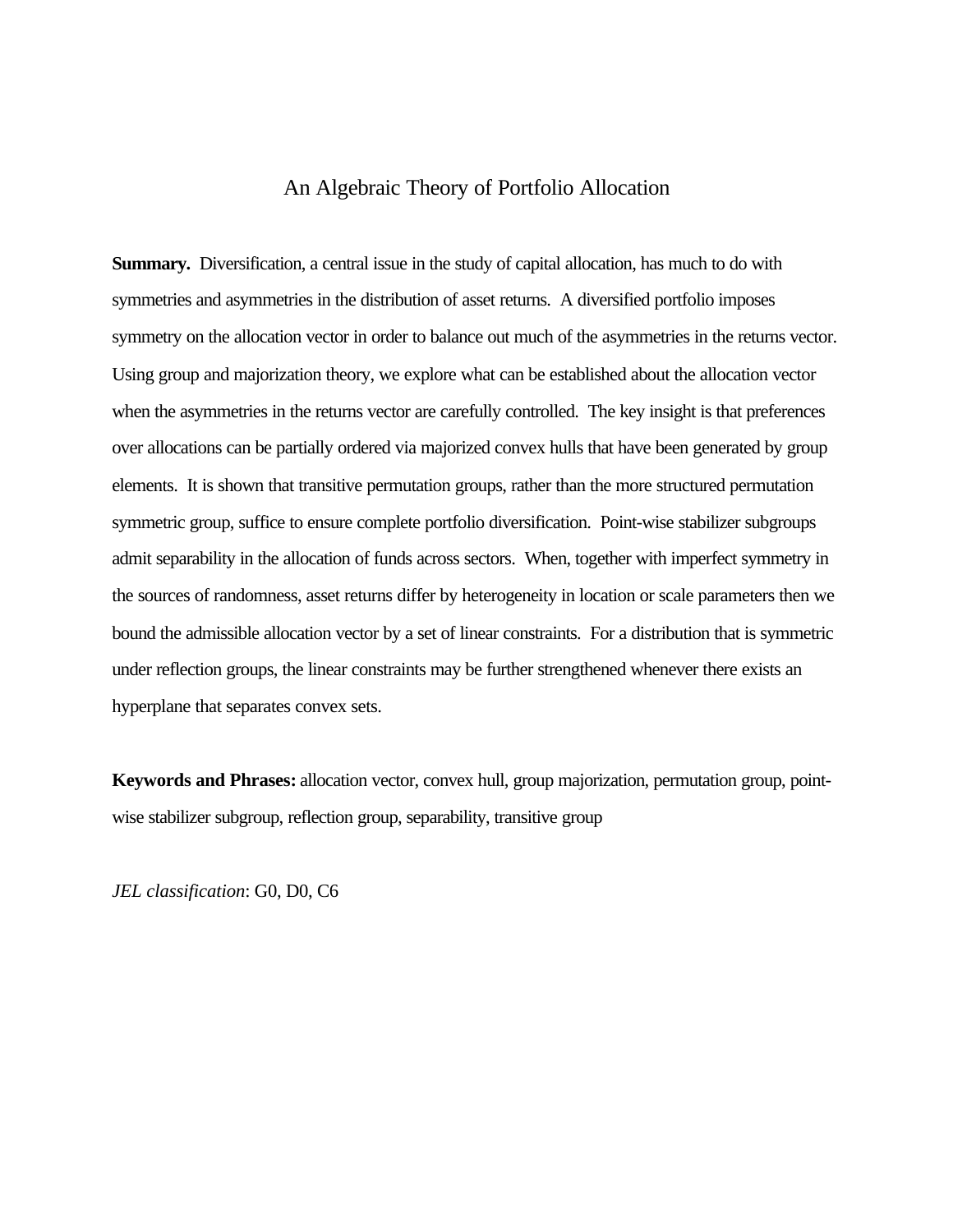#### **1 Introduction**

It has long been noted that symmetries can be exploited to learn more about optimality in portfolio allocation decisions. Symmetries can be employed in many ways when specifying the problem. For instance, independence among returns imposes a very restrictive form of symmetry on stochastic interactions. The classical CAPM model, due to Sharpe (1964) among others, imposes the assumption of multivariate normality so that all uni-dimensional marginals are symmetric up to location and scale parameters and all stochastic interactions are also linear in form. Samuelson (1967a, 1967b), Brumelle (1974), Hadar, Russell and Seo (1977), McEntire (1984), Landsberger and Meilijson (1990), Kijima and Ohnishi (1996), Kijima (1997), and Lapan and Hennessy (2001) have all identified symmetries of various forms and strengths that are necessary, sufficient, or both when seeking to assert something about the optimal allocation vector for a risk averse expected utility maximizing investor.

Our concern with this literature is that, while insightful, rigorous, and ultimately of undoubted assistance to financial practitioners, the literature has not broached the issue of symmetry head-on. Mathematics has developed a variety of tools, particularly those arising from group and majorization theories, that are well suited to modeling symmetry and departures from symmetry. These tools have found widespread uses in other disciplines, such as physics and chemistry.

In economics explicit use of group theory has been confined to a few topics, such as Saari's (e.g., 2000a, 2000b) work on voting theory, and studies by Sato (1976), Russell and Farris (1998) and others on duality in production and consumption. Majorization tools, which have a somewhat indirect group theoretic underpinning, have found a limited but growing variety of uses in economics. The baseline form of majorization has been applied in work by Atkinson (1970) on social equity, work by Rothschild and Stiglitz (1970) on the welfare and comparative statics effects of risk, and work by Salant and Shaffer (1999) on heterogeneity in oligopoly. Chambers and Quiggin (2000) have engaged a generalized weighted extension of majorization in a variety of contexts concerning the theory of the firm when facing endogenous production uncertainty.

Given the natural symmetries embodied in the structure of the portfolio allocation problem, it would seem that the problem should be as amenable, if not more so, to the mathematical tools that have been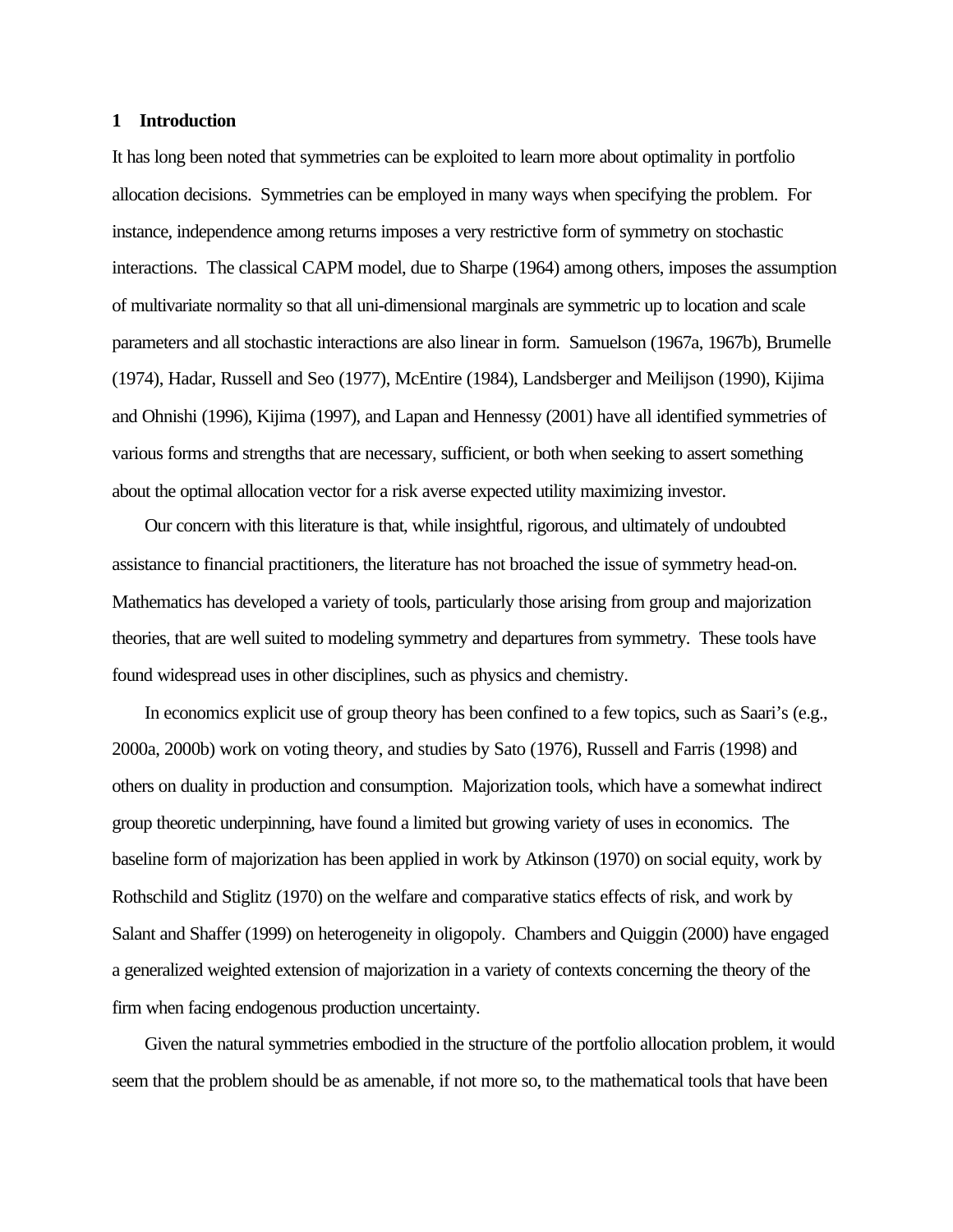designed to model symmetries. This paper will demonstrate that, even using basic concepts in group and majorization theories, much can be established about optimal fund allocation vectors. After first characterizing our specification of the portfolio problem, we will present the tools that will be used. The first analysis section, Section 4, applies a variant of majorization to identify the property of transitivity in a permutation group as sufficient to motivate complete diversification in a risk averter's portfolio. Given the wide variety of investment opportunities that are now typically available to investors in developed economies, it would be convenient to understand when a partial analysis, i.e., involving a subset of those opportunities, does not mis-represent the problem. Section 5 shows the utility of point-wise stabilizer groups in this regard.

Sections 6 and 7 introduce location and scale asymmetries, in addition to incompleteness in the symmetries among the sources of risk. By way of majorization under group operations and use of revealed preference arguments, we develop sets of linear inequalities that an optimal allocation vector must satisfy. We show how the resulting linear programming problem might be of use to practicing financial professionals. Section 8 demonstrates the particular convenience of reflection groups when applying revealed preference arguments. It is shown that, regardless of what else a group does, if a group element folds the distribution of risks back on itself such that the only difference between one set of assets and the reflected set is given by location parameters along a ray then the allocations are ordered as intuition would suggest. A corresponding inference is also valid when the source of differentiation arise from scale, rather than location, parameters. The paper concludes with some conjectures on strengthening our findings.

#### **2 Portfolio allocation problem**

A von-Neumann & Morgenstern expected utility maximizing investor has a fixed amount of wealth, say \$1, available to invest at time 0. She allocates it between *n* available investment assets that provide time 1 gross returns  $\mathcal{S}x_i$  per  $\mathcal{S}$  invested in opportunity, *i* 0 {1,2, ..., *n*}  $\circ$  O<sub>*n*</sub>. The optimization problem (*P*) may be represented as

2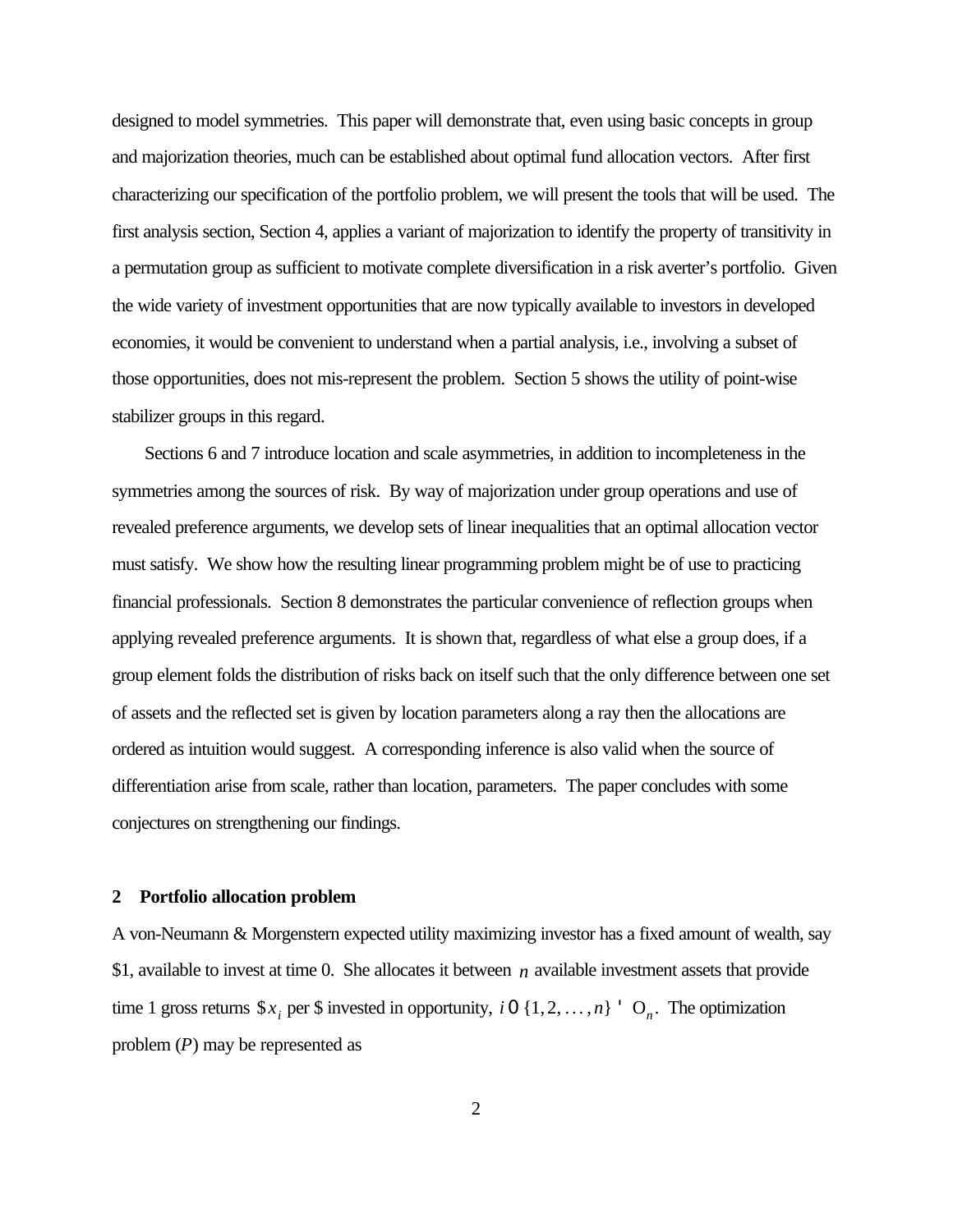$$
\underset{\text{ROS}}{\text{Max}} E[U(p)], \qquad p \quad \text{R@P}, \qquad s.t. \quad \text{R@} \quad 1,
$$
\n
$$
(2.1)
$$

with  $\mathbb{R}^+$   $(a_1, a_2, \ldots, a_n)$  and  $S'$   $\{ \mathbb{R} : \mathbb{R} \cdot \mathbb{P}^+ \mid 1, a_i \neq 0 \, [0,1] \text{ or } i \, 0O_n \}$ .<sup>1</sup> The ' $\mathbb{P}$  notation refers to the usual inner product operation. At present we assume that the vector of gross returns,  $\mathbf{P}$ , is nonnegative, i.e., **PO**  $\mathbf{u}_{\infty}^n$ . The expectation operator,  $E[\mathbf{\Phi}]$ , is with respect to the probability measure of **P** over the distribution  $F(\mathbf{P})$ . The conditions on *S* suffice to ensure the existence of a solution to  $(P)$ . Our exclusive concern is with developing inferences on the ordinal and cardinal properties of solution vectors,  $\mathbb{R}^{\zeta}$ , to problem (*P*). We identify by  $U_1^{\zeta}$  the set of agents solving (*P*) who have a monotone 1 non-decreasing utility function  $U(p)$ . And the subset of  $U_1^{\binom{r}{2}}$  such that the utility function is weakly concave is denoted by  $U_2^{\langle 2 \rangle}$ . This latter set of decision makers will be the main focus of our attention.

The types of problems that we intend to study might best be illustrated when there are just two assets. If  $i^{\text{th}}$  asset location and scale parameters are given  $r_i$  and  $s_i$ , respectively, then the maximization problem may be written as

$$
\underset{\text{ROS}}{\text{Max}} \, U \left( \begin{array}{ccc} 2 & 2 \\ i & 1 \end{array} a_i r_i \, \text{%} \, \begin{array}{ccc} 2 \\ i & 1 \end{array} a_i s_i x_i \right) dF(x_1, x_2), \qquad s.t. \quad \text{Re} \, \mathbb{P} \, \begin{array}{ccc} 1 \\ 1 \end{array} \tag{2.2}
$$

For this problem, we will pose three readily confirmed conjectures. If  $r_1$ <sup>+</sup>  $r_2$ , s<sub>1</sub><sup>+</sup> s<sub>2</sub>, and  $F(x_1, x_2)$ is symmetric in the sense that  $F(x_1, x_2)$  /  $F(x_2, x_1)$  then one might expect that  $a_1^{\prime}$   $a_2^{\prime}$   $\in U(\mathfrak{g} \circ U_2^{\prime})$ .  $\int_1^1 a_2^0$  $\frac{1}{2}$  œ  $U$ (@) O  $U_2^{\text{C}}$ 2 If  $r_1 > r_2$ , s<sub>1</sub>, s<sub>2</sub>, and  $F(x_1, x_2) \neq F(x_2, x_1)$  then one might expect that  $a_1^{\prime}$  \$  $a_2^{\prime}$  &  $U(\phi)$  O  $U_1^{\prime}$ .  $\int_1^6$  \$  $a_2^6$  $U_2$  **c**  $U$  (**@**) 0  $U_1$ <sup>(</sup> 1 Finally, if  $r_1$ <sup>+</sup>  $r_2$ , s<sub>1</sub> > s<sub>2</sub>, and  $F(x_1, x_2)$  /  $F(x_2, x_1)$  then one might expect that  $a_1^{\binom{2}{3}}$  $\frac{1}{1}$  $a_2^{\zeta}$  œ  $U$ (@ 0  $U_2^{\zeta}$ .  $\frac{1}{2}$  œ  $U$ (@)  $U_2^{\text{C}}$ 2

However, problems such as these become considerably more involved when  $n > 2$ . To start with,

<sup>&</sup>lt;sup>1</sup> Throughout, we will write vectors horizontally in order to conserve on space and notation.

<sup>&</sup>lt;sup>2</sup> Emphasizing the algebraic nature of our approach, our analysis will have no need for the usual smoothness assumptions on *U*(p).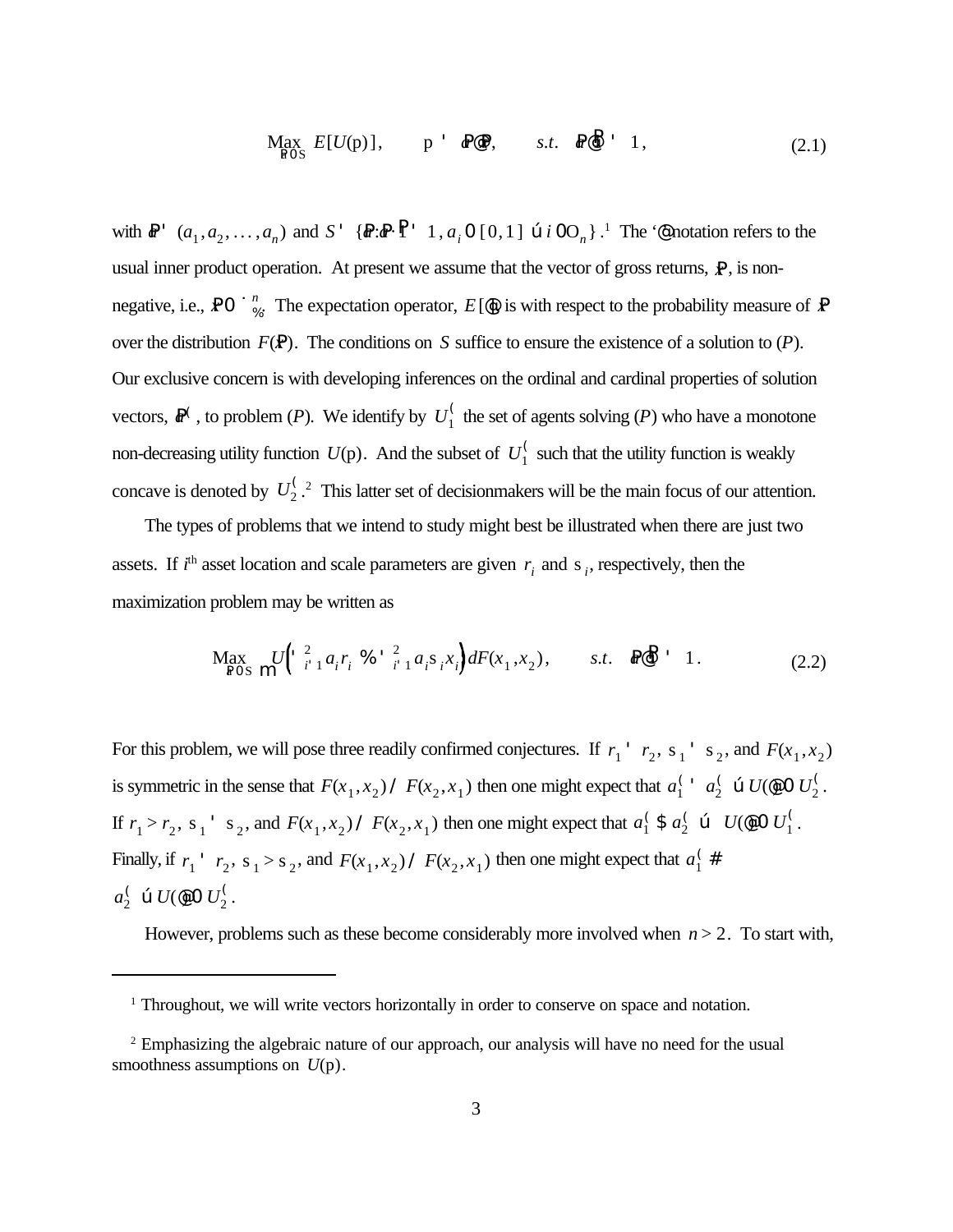there are *n*! ways of interchanging *n* arguments and the sorts of symmetries that  $F(x_1, x_2)$  might possess also increases in a near exponential manner with the value of *n*. More importantly, unlike the symmetry assumption  $F(x_1, x_2)$  /  $F(x_2, x_1)$ , the sorts of symmetries that may arise when  $n > 2$  need not be reflections across a bisector. This is problematic because an analysis based on comparisons before and after reflections is often the most convenient line of approach. Fortunately, there exists a large body of mathematical tools that are quite well-suited for posing and systematically analyzing generalized versions of allocation order conjectures such as the three provided above. The goal of this paper is to bring these tools to an analysis of allocative order in the portfolio allocation problem.

#### **3 Methodological preliminaries**

Our interest in this paper is in the implications of symmetry for portfolio choice. One of the most general mathematical frameworks for characterizing symmetries is group theory. A related framework, one which places partial order on asymmetries between vectors, is generalized majorization theory. We will employ both, and this section describes the principal tools that will be applied.

#### *3.1 Groups*

A group is a set of operations that satisfies four convenient properties.

**Definition 3.1.** A *group*,  $\tilde{G}$ , is a set *G* together with an operation  $*$  on *G* such that each of the following axioms is satisfied

I) closure; *G* is closed with respect to \*,

II) associativity;  $a((b)(c)$  '  $(a(b)(c \oplus a,b,c \oplus G,$  where the operations in parentheses occur first, III) existence of identity element; there is an  $e \cdot 0$  *G* such that  $a(e^+ e(a \cdot a \cdot a \cdot 0)$  *G*,

IV) existence of inverse elements; for each *g* 0 *G* there exists a unique element, labeled  $g^{\&1}$  0 *G*, such that  $g(g^{k_1} \cdot g^{k_1}(g \cdot e))$ .

The size of a group, *the order*, is given by the cardinality of set *G*. The sub-structure of a group is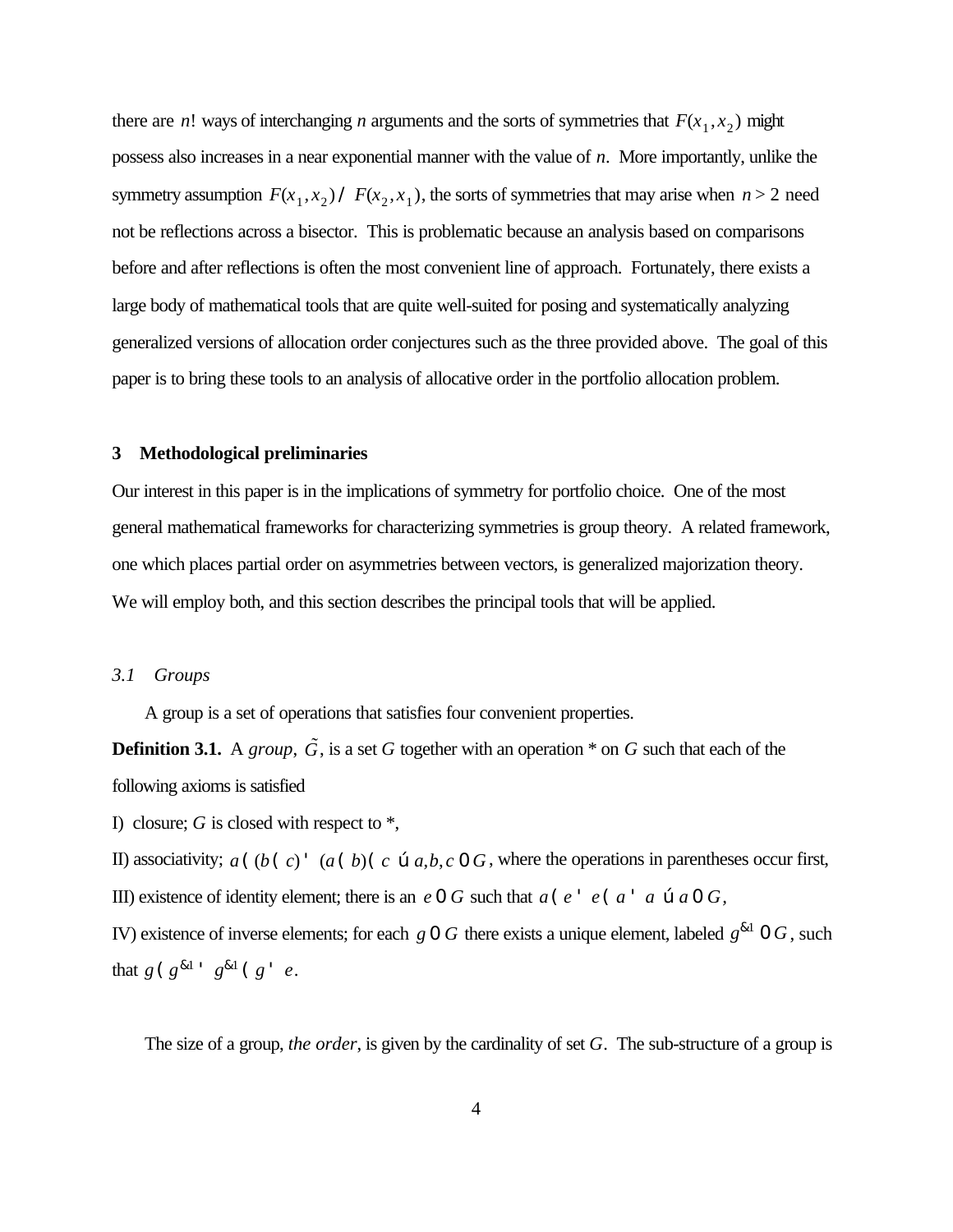typically important when seeking to understand the group's implications.

**Definition 3.2.** A *subgroup*  $\tilde{H}$  of group  $\tilde{G}$  is a subset, *H*, of set *G* that generates a group under the same operation  $*$ .

Notice that a group is a set of operations, and should not be confused with the set of objects on which it might act. In this paper, groups will act on a set of random variables by permuting the positions of these random variables in a multivariate distribution function. Because it is, perhaps, easiest to illustrate the concept of a group with reference to how it permutes objects, and because this is how we intend to apply groups, we will present the idea of a permutation group before providing some illustrations.

**Definition 3.3.** (Dixon and Mortimer, p. 5) Let  $O_n$  be a finite non-empty set of objects of cardinality *n*. A bijection of  $O_n$  onto itself is called a permutation of  $O_n$ . The set of all such permutations forms a group under composition of mappings. This is called the *symmetric group* of  $O_n$ , and is denoted by Sym( $O_n$ ). Any subgroup of a symmetric group is called a *permutation group*.<sup>3</sup>

Thus, a permutation group is a formalization of the notion of a group acting on a set; in this case the set of objects represented by  $O_n$ . From rudimentary combinatorics we know that the order of Sym(O<sub>n</sub>), denoted by  $\sum_{n=1}^{\infty}$  Sym(O<sub>n</sub>)<sup>\*</sup>, is *n*!.

**Example 3.1.** Pick an arbitrary distribution function representing three random variables,  $F(\mathbf{P})$  $F(x_1, x_2, x_3)$ . The symmetries, or invariances, of this function may form a group with order between 1 (the identity map) and  $3!$  ' 6 where the latter would be the symmetry group of 3 objects.<sup>4</sup> To characterize a distribution with that order of symmetry, start with *any* primitive distribution

<sup>&</sup>lt;sup>3</sup> It is for no other reason than presentation that the tilde is omitted when referencing the symmetric group,  $Sym(O_n)$ .

<sup>&</sup>lt;sup>4</sup> In fact, by the Lagrange theorem, the order of any subgroup must divide the order of the group. And so a subgroup of the symmetries of  $F(x_1, x_2, x_3)$  cannot be of an order other than 1, 2, 3, or 6.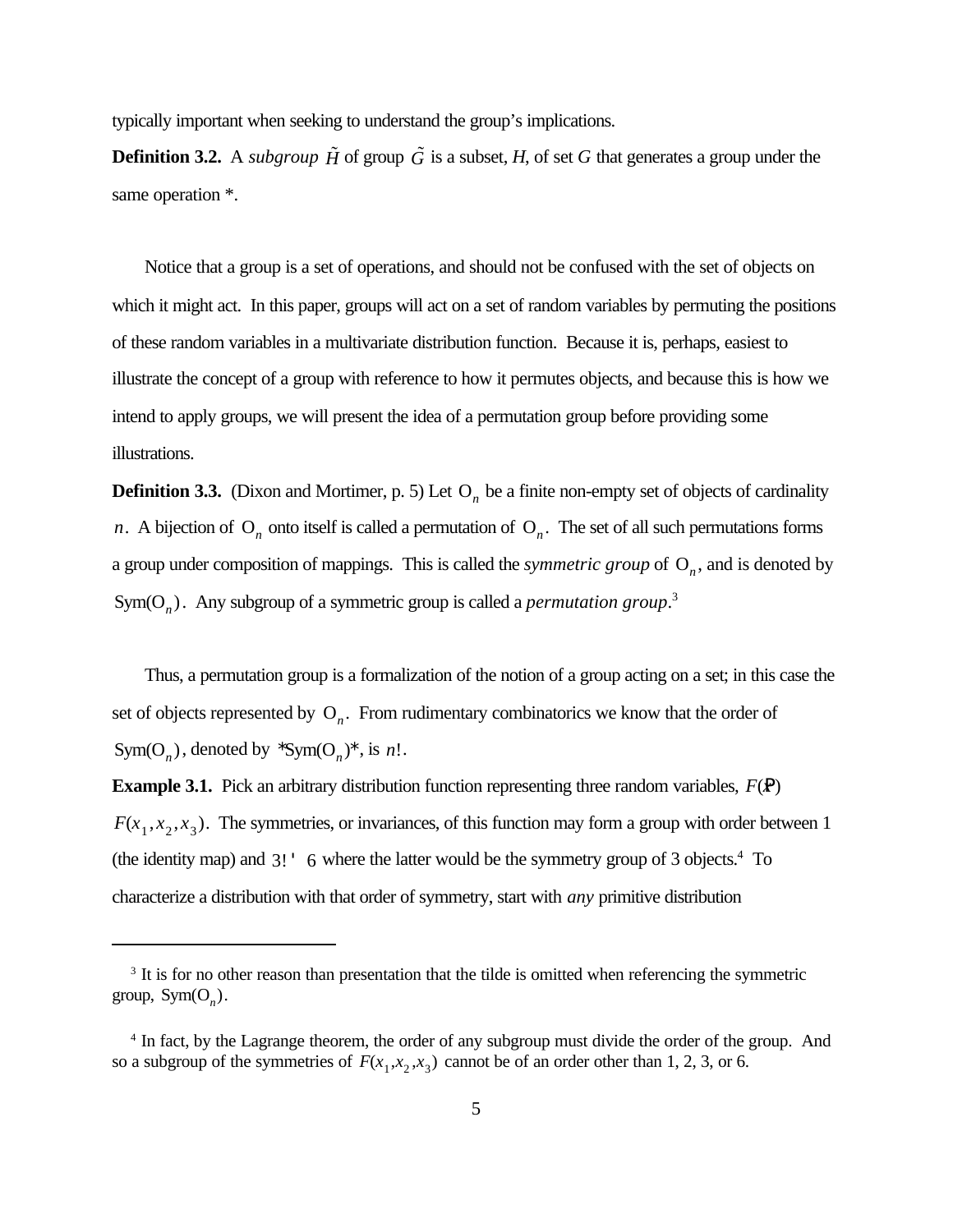$\hat{F}(\mathbf{P})$  '  $\hat{F}(x_1, x_2, x_3)$ . Then define<sup>5</sup>

$$
F(\mathbf{P}) \doteq \frac{1}{6} \int_{g0\text{Sym}(O_3)} \hat{F}(x_{g(1)}, x_{g(2)}, x_{g(3)}) \doteq \frac{1}{6} \hat{F}(x_1, x_2, x_3) \otimes \frac{1}{6} \hat{F}(x_2, x_1, x_3)
$$
\n
$$
\otimes \frac{1}{6} \hat{F}(x_3, x_2, x_1) \otimes \frac{1}{6} \hat{F}(x_1, x_3, x_2) \otimes \frac{1}{6} \hat{F}(x_2, x_3, x_1) \otimes \frac{1}{6} \hat{F}(x_3, x_1, x_2)
$$
\n
$$
(3.1)
$$

Representing the elements of the group in cycle notation, we have *e* as the identity element,

 $g_1$ <sup>+</sup> (1,2),  $g_2$ <sup>+</sup> (1,3),  $g_3$ <sup>+</sup> (2,3),  $g_4$ <sup>+</sup> (1,2,3),  $g_5$ <sup>+</sup> (1,3,2).

The group may be written in the form of a Cayley table as follows<sup>6</sup>

 $5$  Here,  $(1,2)$  means that the first argument maps to the second and the second back to the first. Argument 3 is omitted because it is the convention in cycle notation not to list arguments that are fixed under the group element. Similarly,  $g_5$ <sup>'</sup>  $(1,3,2)$  is to be read as the statement that the first argument maps to the third, the third to the second, and the second back to the first. Generally, *g*(*i*) is the map of the *i*<sup>th</sup> object in O<sub>3</sub> under  $g$  O Sym(O<sub>3</sub>). For example,  $g'$  (1,2,3) implies  $g(1)'$  2,  $g(2)'$  3, and  $g(3)$  ' 1.

<sup>&</sup>lt;sup>6</sup> When interpreting the table, read  $g_i$  ( $g_j$  as  $g_i$  after  $g_j$  whereby  $g_3$  ( $g_2$ <sup>+</sup>  $g_4$  and  $g_2$  ( $g_3$ <sup>+</sup>  $g_5$ .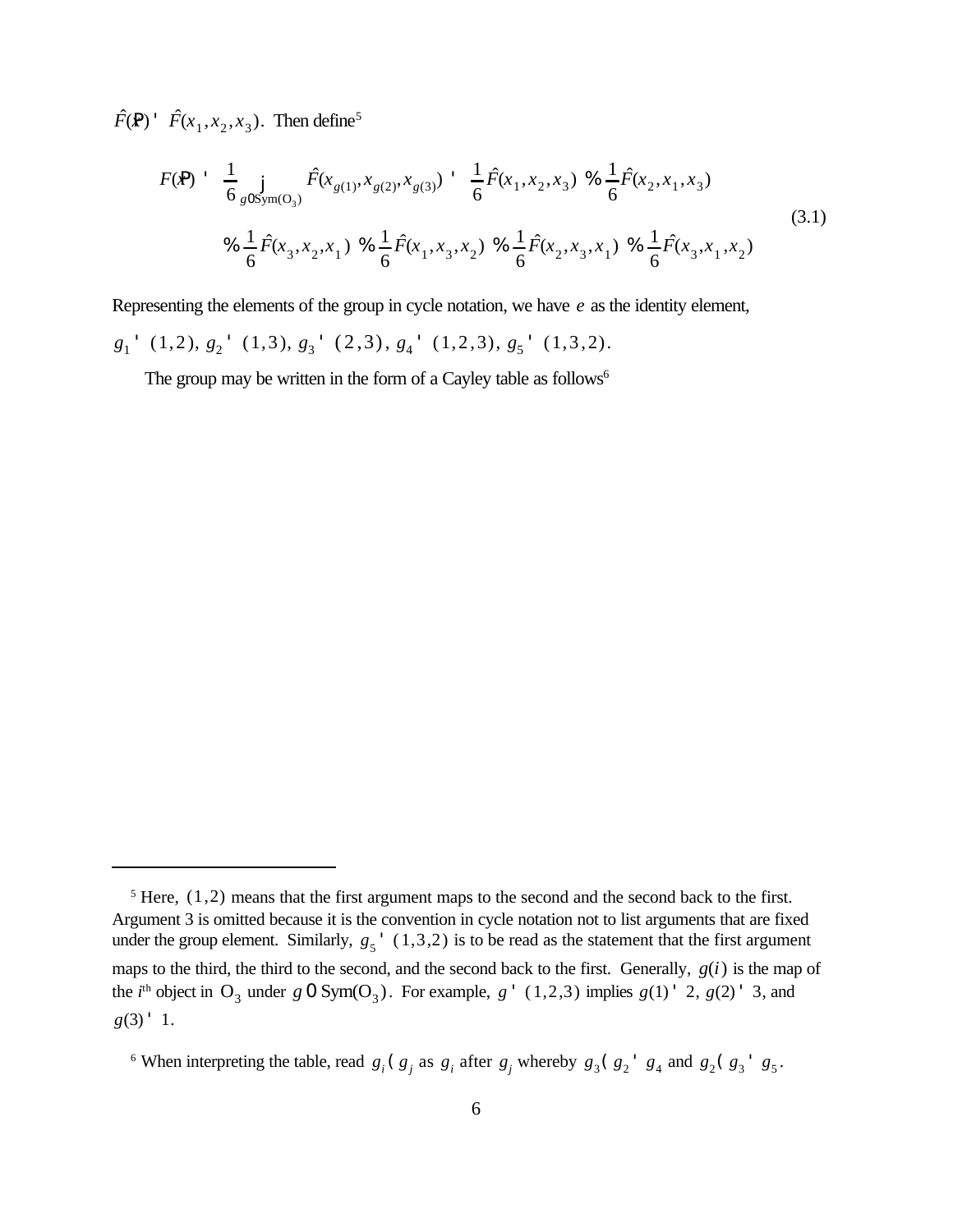| $* =$ after  | $e$ $g_1$ $g_2$ $g_3$ $g_4$ $g_5$                                                                                                                                                                                                                        |  |  |  |
|--------------|----------------------------------------------------------------------------------------------------------------------------------------------------------------------------------------------------------------------------------------------------------|--|--|--|
| $\mathbf{e}$ | <i>e</i> $g_1$ $g_2$ $g_3$ $g_4$ $g_5$<br>$g_1$ <i>e</i> $g_5$ $g_4$ $g_3$ $g_2$<br>$g_2$ $g_4$ <i>e</i> $g_5$ $g_1$ $g_3$<br>$g_3$ $g_5$ $g_4$ <i>e</i> $g_2$ $g_1$<br>$g_4$ $g_2$ $g_3$ $g_1$ $g_5$ <i>e</i><br>$g_5$ $g_3$ $g_1$ $g_2$ <i>e</i> $g_4$ |  |  |  |
| $g_1$        |                                                                                                                                                                                                                                                          |  |  |  |
|              |                                                                                                                                                                                                                                                          |  |  |  |
| $g_3$        |                                                                                                                                                                                                                                                          |  |  |  |
|              |                                                                                                                                                                                                                                                          |  |  |  |
|              |                                                                                                                                                                                                                                                          |  |  |  |

Table 1: Cayley table of  $Sym(O_3)$ 

By construction, distribution  $F(\mathbf{P})$  as given in (3.1) above is symmetric in any one of the group operations. Now let us take the cyclic subgroup of  $Sym(O_3)$ , so called because it cycles the three objects. Labeled  $\tilde{C}_3$ , it is comprised of e,  $g_4$ <sup>+</sup> (1,2,3), and  $g_5$ <sup>+</sup> (1,3,2). We may construct a distribution function that is symmetric, or invariant, under its elements as

$$
F(\mathbf{P}) = \frac{1}{3} \int_{g0C_3} \hat{F}(x_{g(1)}, x_{g(2)}, x_{g(3)}) = \frac{1}{3} \hat{F}(x_1, x_2, x_3) \quad \text{where } \frac{1}{3} \hat{F}(x_2, x_3, x_1) \quad \text{for } \frac{1}{3} \hat{F}(x_3, x_1, x_2), \quad (3.2)
$$

where  $\hat{F}(x_1, x_2, x_3)$  is an arbitrary distribution. The Cayley table is

| Table 2: Cayley table of $\tilde{C}_3$ |          |                |    |  |
|----------------------------------------|----------|----------------|----|--|
| $* =$ after                            | e        | $g_4$          | 85 |  |
| e                                      | e        | $g_4$          | 85 |  |
| $g_4$                                  | $g_4^{}$ | g <sub>5</sub> | e  |  |
| g.                                     | g,       | e              |    |  |

A function that is symmetric under the elements of group  $\tilde{G}$  is said to be  $\tilde{G}$ -invariant so that function  $F(\mathbf{P})$  in (3.2) is  $\tilde{C}_3$ -invariant. Clearly,  $\tilde{C}_3$  is a subgroup of Sym(O<sub>3</sub>) because  $F(\mathbf{P})$ , as given in (3.1), is invariant under  $\tilde{C}_3$  while  $\tilde{C}_3$  is of lower order than  $Sym(O_3)$ . This particular subgroup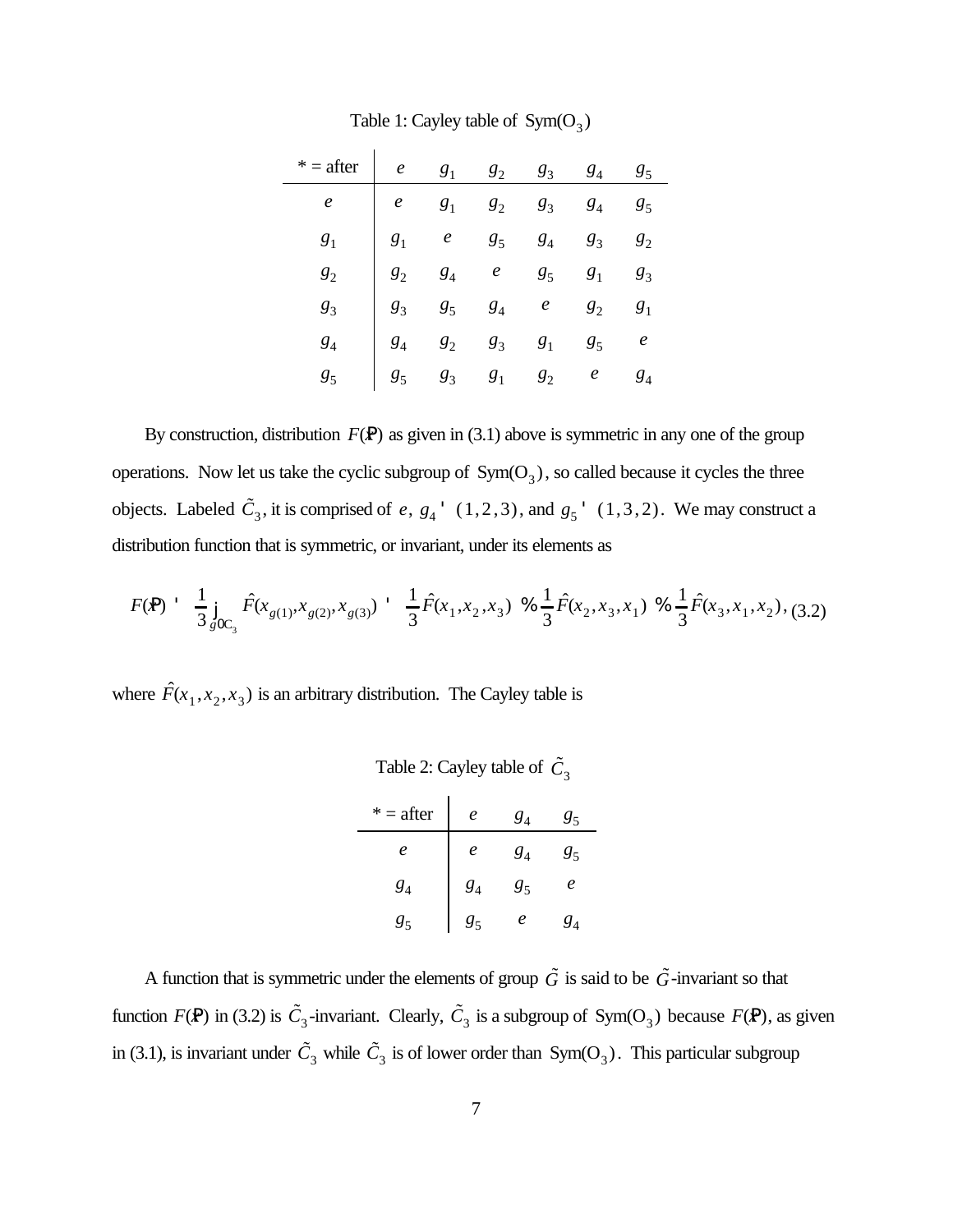retains a property of the symmetric group that will be of some importance in the present work. In both cases, the objects of the set *orbit* through the *whole set*, i.e., for any of the  $x_i$  there exists an element of the group that will map the  $x_i$  into any other  $x_j$ . That is, both groups are transitive.<sup>7</sup>

**Definition 3.4.** (Dixon and Mortimer, p. 8) A permutation subgroup of  $Sym(O_n)$  is said to be *transitive* if the elements of  $O_n$  have only one orbit. A permutation subgroup that is not transitive is said to be *intransitive*.

**Example 3.2.** Excluding the group itself, there are four transitive permutation subgroups of  $Sym(O_4)$ . These include the cyclic group of order four,  $\tilde{C}_4$ . Indeed, any cyclic group is transitive as a consideration of  $\tilde{C}_4$  will illustrate. In it, the four elements are  $e$ ,  $g_1$ <sup>+</sup> (1,2,3,4),  $g_2$ <sup>+</sup> (1,3)(2,4), and  $g_3$ <sup>'</sup>  $(1,4,3,2)$ .<sup>8</sup> To confirm transitivity, consider the second argument in a function. The group maps  $e(2)$  ' 2,  $g_1(2)$  ' 3,  $g_2(2)$  ' 4, and  $g_3(2)$  ' 1.

The group with elements  $e, g_1 \prime (1,2)(3,4), g_2 \prime (1,3)(2,4),$  and  $g_3 \prime (1,4)(2,3)$  such that the Cayley table is

| $* =$ after    | e                | g <sub>1</sub> | $g_2$          | $g_3^{}$             |
|----------------|------------------|----------------|----------------|----------------------|
| e              | e                | g <sub>1</sub> | g <sub>2</sub> | $g_3$                |
| g <sub>1</sub> | $g_1$            | e              | $g_3$          | ${\scriptstyle g_2}$ |
| $g_2$          | $\overline{s}_2$ | $g_3$          | e              | g <sub>1</sub>       |
| $g_3$          | g,               | g <sub>2</sub> | $g_1$          | e                    |

Table 3: Cayley table of a transitive subgroup of  $Sym(O_4)$ 

is also transitive. It is immediate from inspection of the group permutations that there exists a group

<sup>&</sup>lt;sup>7</sup> Throughout this article, we rely heavily on Dixon and Mortimer (1996) for characterizations of transitive groups.

<sup>&</sup>lt;sup>8</sup> In cycle notation,  $g_2$ <sup>'</sup>  $(1,3)(2,4)$  is to be read as the pair of disjoint cycles 1: 3 and 2: 4.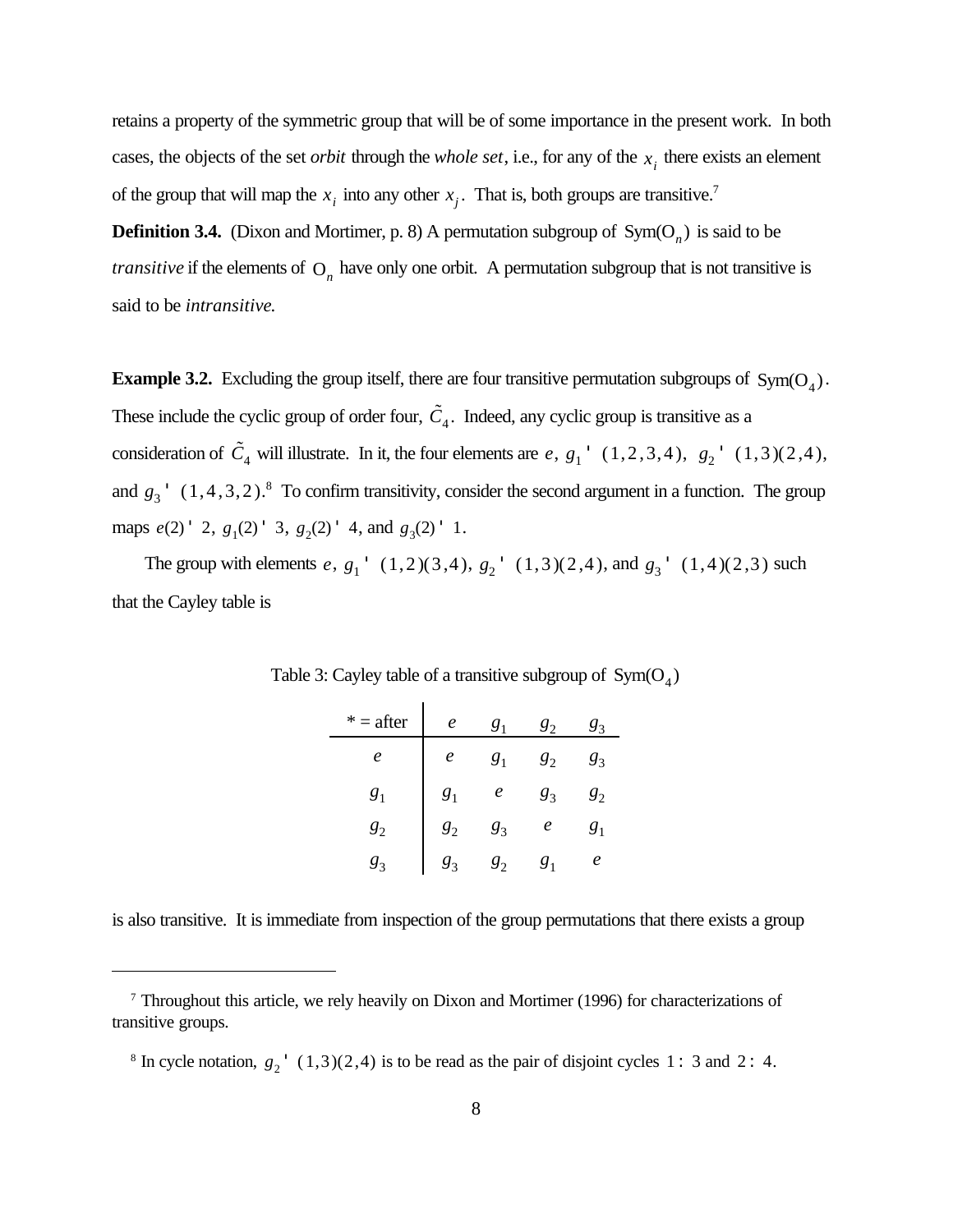element that carries any object onto the position of any other object. For example, 2 6 2 under *e*, 2 6 1 under  $g_1$ , 2 6 4 under  $g_2$ , and 2 6 3 under  $g_3$ .

The group of order 8 with elements  $e$ ,  $g_1$ <sup>+</sup>  $(1,2,3,4)$ ,  $g_2$ <sup>+</sup>  $(1,3)(2,4)$ ,  $g_3$ <sup>+</sup>  $(1,4,3,2)$ ,  $g_4$ <sup>+</sup> (1,3),  $g_5$ <sup>+</sup> (2,4),  $g_6$ <sup>+</sup> (1,4)(2,3), and  $g_7$ <sup>+</sup> (1,2)(3,4) is also transitive. Notice that, since  $\tilde{C}_4$  is a subgroup, the group must be transitive. The only other transitive subgroup of Sym(O<sub>4</sub>) is what is called the alternating subgroup,  $\tilde{A}_4$ . It has twelve elements, and  $\tilde{C}_4$  is not a subgroup of  $\tilde{A}_4$ .

**Example 3.3.** An example of an intransitive subgroup of  $Sym(O_3)$  is given in Table 4:

| $* =$ after | e              | $g_1$          |
|-------------|----------------|----------------|
| e           | e              | g <sub>1</sub> |
| $g_1$       | g <sub>1</sub> | e              |

Here the non-identity group element is  $g_1$ <sup>'</sup>  $(1,2)$ , as in Example 3.1. The intransitivity is due to the absence of subgroup elements for the maps  $x_1$  **6**  $x_3$ ,  $x_2$  **6**  $x_3$ ,  $x_3$  **6**  $x_1$ , or  $x_3$  **6**  $x_2$ . The orbits of  $x_1$ and  $x_2$  are common, but this orbit is disjoint from that of  $x_3$ .

#### *3.2 Majorization*

Our concern is with realizations of vectors  $\mathbb{R}^0$  *S* f  $\mathbf{u}^n$  and  $\mathbb{R}^0$   $\mathbf{u}^n$ . Mudholkar (1966) introduced the concept of group majorization pre-orderings of vectors in  $\mathbf{u}^n$ .

**Definition 3.5.** (Marshall and Olkin, p. 422) Let  $\tilde{G}$  be a group of linear transformations mapping  $\tilde{G}$ <sup>n</sup> to  $\mathbf{u}^n$ . Then  $\mathbf{P}^{\text{a}}$  is *group majorized* by  $\mathbf{P}^{\text{a}}$  with respect to group  $\tilde{G}$ , written as  $\mathbf{P}^{\text{a}}$   $\tilde{G}$ ,  $\mathbf{P}^{\text{a}}$ , if  $\mathbf{P}^{\text{a}}$  lies in the convex hull of the orbit of  $\mathbf{P}^{B}$  under  $\tilde{G}$ .

To illustrate, consider  $\tilde{G}$  '  $\tilde{C}_3$  with elements e,  $g_4$ , and  $g_5$  as given in Table 2. For  $\mathbb{P}^a$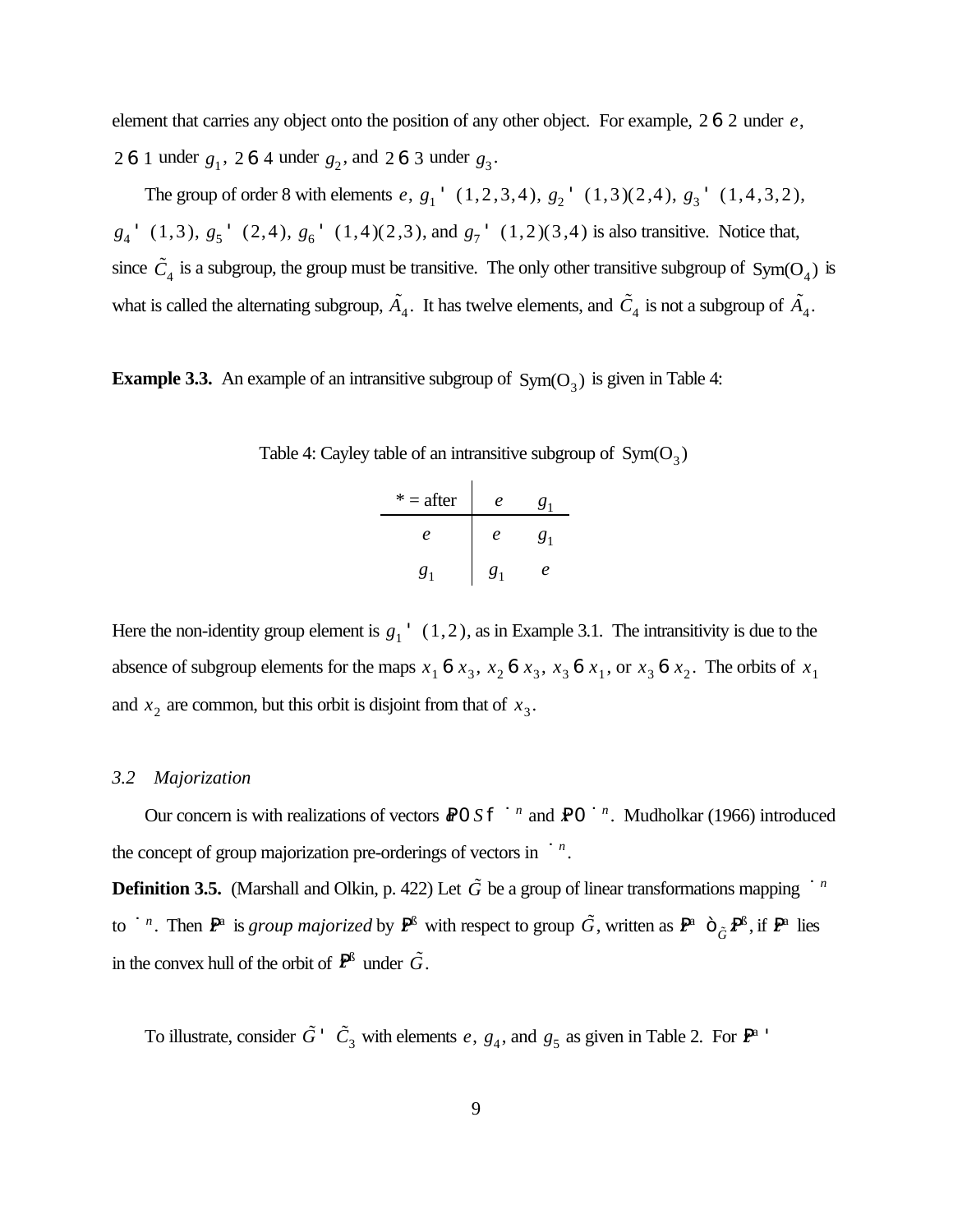$(0.5, 0.3, 0.2)$ , the convex hull comprises of convex combinations of the vector set  $\{P_e^a\}$  $e^a$ ,  $P_g^a$  $g_4^a$ ,  $P_{g_4}^a$  $\begin{bmatrix}a\\g_{5}\end{bmatrix}$  $\{ (0.5, 0.3, 0.2), (0.3, 0.2, 0.5), (0.2, 0.5, 0.3) \}$  so that  $(0.4, 0.25, 0.35)$  is in the convex hull while  $(0.6, 0.2, 0.2)$  is outside the convex hull. In the particular case where  $\tilde{G}$ <sup>+</sup> Sym(O<sub>n</sub>), the group majorization pre-ordering is equivalent to the majorization as it is generally understood.

**Definition 3.6.** (Marshall and Olkin, pp. 67–68) For vectors  $\mathbb{R}$  0 ú<sup>n</sup> and  $\mathbb{P}$ 0 ú<sup>n</sup>, denote the respective  $k^{\text{th}}$  largest components as  $u_{[k]}$  and  $v_{[k]}$ . Write  $\mathbb{R} \cap \mathbb{P}$  if a)  $\frac{1}{k}$  $\frac{i}{k}$  1  $u_{[k]}$   $\#$   $\frac{i}{k}$  $\frac{\partial}{\partial k}$ ,  $\frac{\partial}{\partial l}$   $\frac{\partial}{\partial k}$   $\frac{\partial}{\partial l}$  $O_{n\&1}$ , and b)  $\int_{-k+1}^{n} u_{[k]} \leq \int_{-k+1}^{n} v_{[k]}$ . Then vector  $\mathbf{\nabla}$  is said to *majorize* vector  $\mathbf{\nabla}$ .  $\binom{n}{k}$   $\binom{n}{k}$   $\binom{n}{k}$  $\int_{k+1}^{n} v_{[k]}$ . Then vector  $\mathbf{P}$  is said to *majorize* vector  $\mathbf{P}$ 

#### **4 Diversification**

Before we establish our first main result, a lemma will prove to be both useful and insightful.<sup>9</sup> **Lemma 4.1.** Let  $U(\cdot)$  0  $U_2^{\langle}$ . If  $F(\mathbf{P})$  is  $\tilde{G}$ -invariant, then  $\mathbf{P}^{\langle} \cap \tilde{G}$   $\mathbf{P}$   $\mathbf{C} \oplus \mathbf{P} \mathbf{O} \mathbf{S}$ .

The lemma asserts that the optimal allocation vector of a risk averter is in the convex hull of the orbit of *any* **aO** S under the group of symmetries of the distribution function. Choosing an arbitrary *a* 0 S, we may eliminate any  $B_{\tilde{G}}$   $\tilde{\bf{s}}$  *a* without further consideration as a candidate for optimality. Note that the larger the order of the group the more discriminating the pre-order tends to be. For example, with *n* quite large suppose that the only symmetry on  $F(\mathbf{P})$  is the transposition  $x_1 : x_2$ . Then the lemma can be viewed as generating convex hulls on an  $\mathfrak{u}^1$  subset of the  $\mathfrak{u}^{n\&1}$  dimensional simplex *S*. Consequently, little can be related about asset allocations other than about  $a_1^{\dagger}$  and  $a_2^{\dagger}$ . When the 2 order of the group increases towards *n*! then more structure can be placed on the rankings throughout *a*P0 S.

The lemma proves to be particularly insightful when the orbit of  $O<sub>n</sub>$  under the group is connected in the sense of being transitive.

**Proposition 4.1.** Let  $U(\cdot)$  0  $U_2^{\zeta}$ . If the  $\tilde{G}$ -invariant group for  $F(\mathbf{P})$ :ú<sup>n</sup> 6 ú is transitive on  $O_n$ , then  $R^{\left( +\right) }$  (1/*n*)<sup>P</sup><sub>1</sub>.

<sup>9</sup> Proofs are provided in the appendix.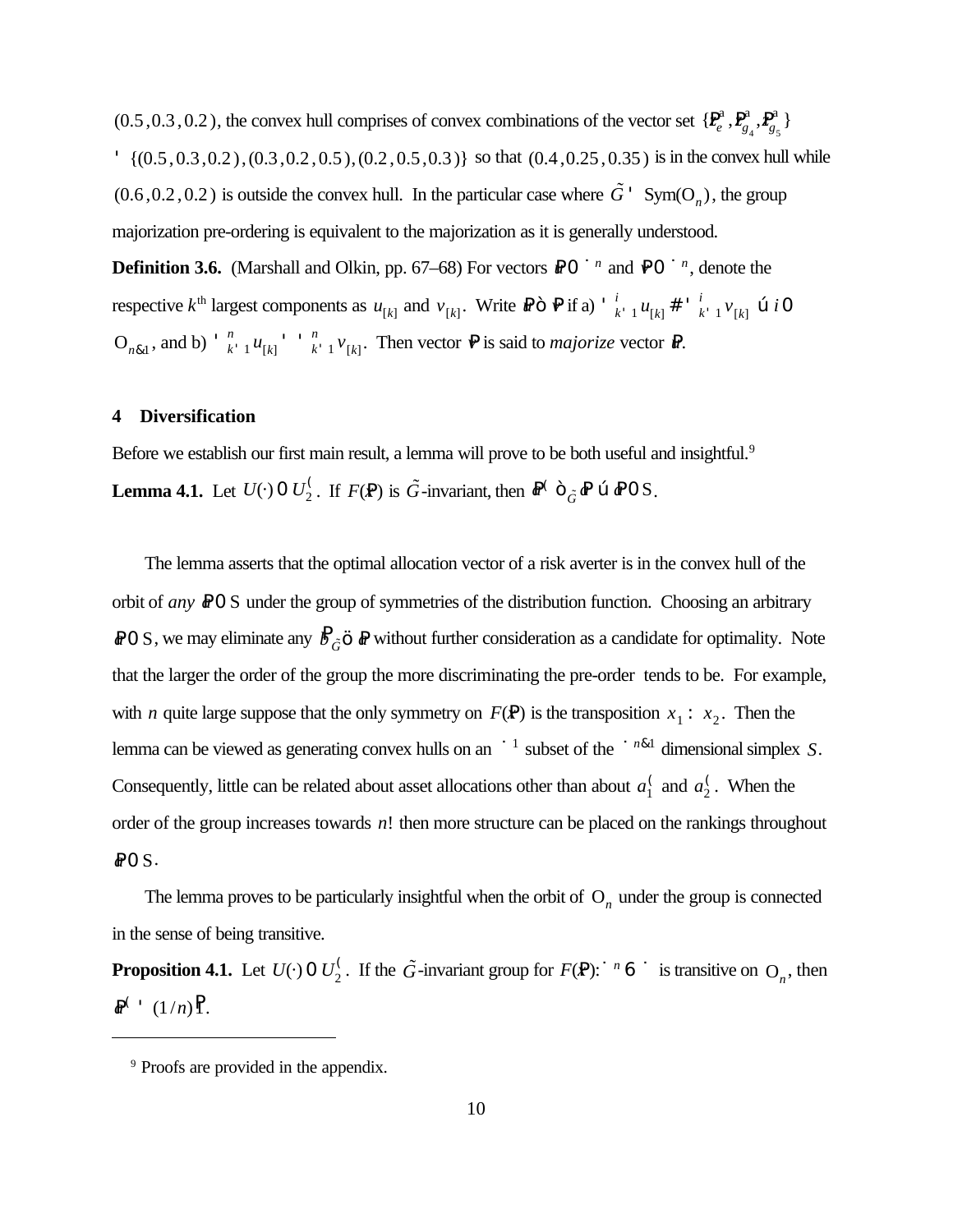Observe that the Proposition does not assert  $\mathbb{R}^{\binom{n}{m}}$  or intransitive permutation groups. Under an arbitrary intransitive group,  $\mathbb{R}^{\binom{n}{2}}$  (1/*n*)<sup>P</sup><sub>1</sub> remains a possibility. But the existence of two or more orbits provides degrees of freedom for asymmetries to exist in  $R^{\langle}$ .

**Example 4.1.** With  $F(\mathbf{P})$  '  $F(x_1, x_2, x_3, x_4)$ , if the group of invariance is given by any of the four Sym(O<sub>4</sub>) subgroups outlined in Example 3.2 then Proposition 4.1 applies for all  $U(\cdot)$  0  $U_2^{\langle}$ . 2 However, with  $F(\mathbf{P})$  '  $F(x_1, x_2, x_3)$  invariant under the Sym(O<sub>3</sub>) subgroup as given in Example 3.3, then one may not be sure that  $\mathbb{R}^{\binom{r}{2}}$  (1/*n*)<sup>P</sup><sub>1</sub> under all  $U(\cdot)$  0  $U_2^{\binom{r}{2}}$ . All that can be ascertained from symmetry is that  $a_1^{\left(1\right)} a_2^{\left(10\right)}$  $\int_1^1 a_2^0$ 2

#### **5 Separability in allocation**

The question that we address in this section is the nature of the stochastic environment such that we can be sure how an optimizing agent allocates funds among a subset of all available opportunities. To do this, we need a sort of symmetric connectedness within the subset and, again, transitivity will do. We also need a form of conditional independence between subsets. The point-wise stabilizer subgroup suffices in this regard.

**Definition 5.1.** (Dixon and Mortimer, p. 13) Let  $\tilde{G}$  be a permutation group on  $O_n$ , and consider ? **f** O<sub>n</sub>. The point-wise stabilizer of ?, as a subgroup of group  $\tilde{G}$ , is denoted by  $\tilde{G}_{(2)}$ , and is given by the subgroup of  $\tilde{G}$  such that each element of ? is held fixed.<sup>11</sup>

**Example 5.1.** Direct product groups have immediately identifiable subgroups that are clearly pointwise stabilizers of sets in a partition.

**Definition 5.2.** (Hungerford, p. 59) Let  $\tilde{G}^i$ , *i* 0 {1,2, ...,*I*}, be a set of permutation groups with respective orders  $n_i$ . Form the Cartesian product  $\times_{i=1}^I \tilde{G}^i$  with order  $\frac{1}{i+1}n_i$ . Then  $\overline{G}$ <sup>*i*</sup>  $\times$   $\overline{G}$ <sup>*i*</sup>  $\times$   $\overline{G}$ <sup>*i*</sup>  $\overline{G}$ <sup>*i*</sup>

<sup>&</sup>lt;sup>10</sup> The equality arises from a simple application of the group majorization implications for concave functions that underpins Proposition 4.1.

<sup>&</sup>lt;sup>11</sup> It is readily demonstrated that  $\tilde{G}_{(?)}$  is a subgroup of  $\tilde{G}$ .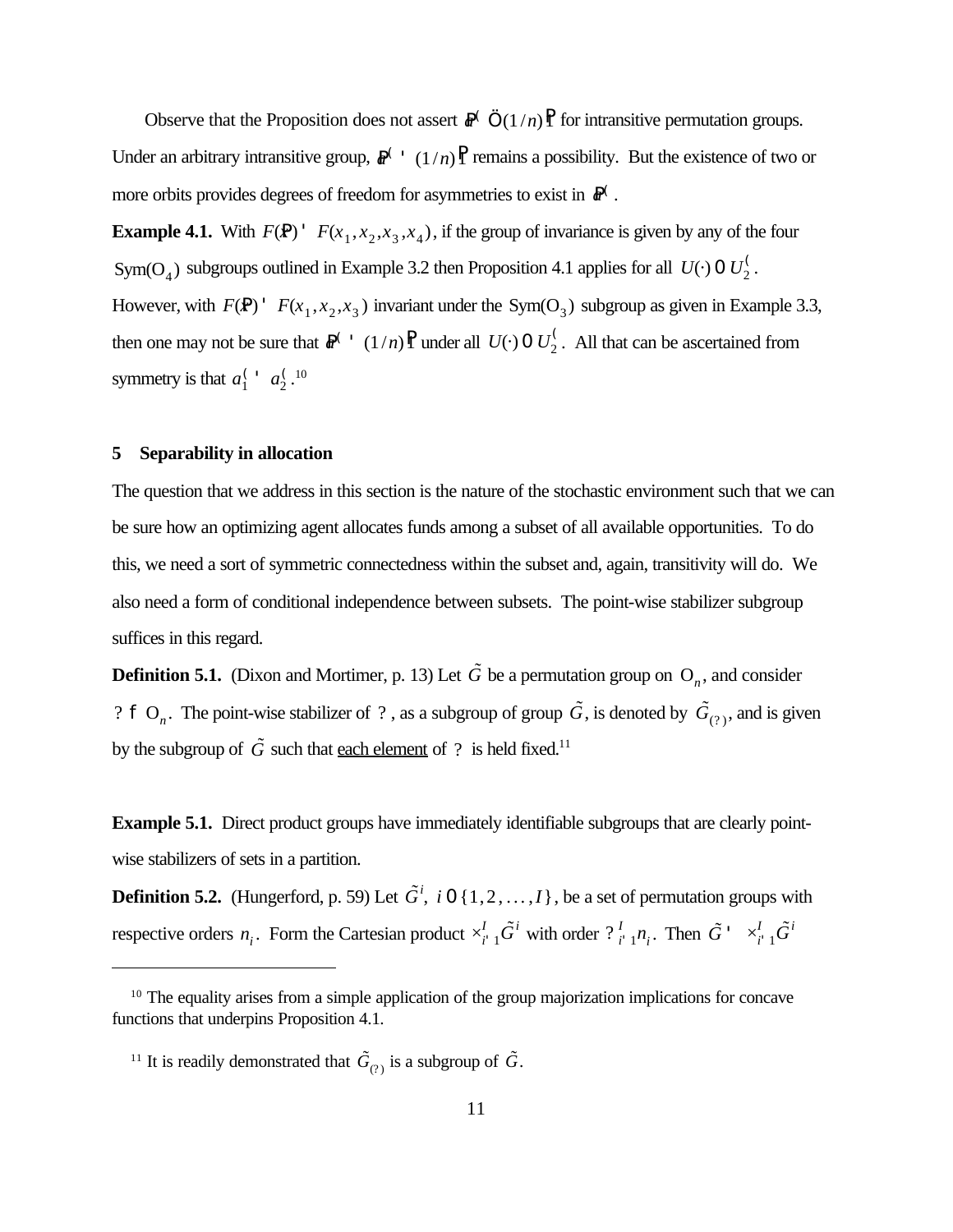forms a group under component-wise composition. This is called the direct product group.

For distribution function  $F(\mathbf{P})$  '  $F(x_1, x_2, ..., x_6)$ , suppose that the symmetries of the first four arguments are as given in Example 3.2, Table 3 and label this group  $\tilde{G}$ . Also, let the last two arguments permute and label this group  $\tilde{H}$  with elements  $e_H$  and  $h_1$ . The direct product group  $\tilde{Q}$   $\tilde{G} \times \tilde{H}$  has eight elements, these being  $e_Q$   $\tilde{Q}$   $(e, e_H)$ ,  $q_1$   $\tilde{Q}_1$ ,  $e_H$ ),  $q_2$   $\tilde{Q}_2$ ,  $e_H$ ),  $q_3$   $\tilde{Q}_3$ ,  $e_H$ ),  $q_4$  '  $(e, h_1)$ ,  $q_5$  '  $(g_1, h_1)$ ,  $q_6$  '  $(g_2, h_1)$ ,  $q_7$  '  $(g_3, h_1)$ . The subgroup  $\tilde{G} \times e_H$  fixes  $x_5$  and  $x_6$ . The fixing is point-wise in that  $x<sub>5</sub>$  and  $x<sub>6</sub>$  do not permute in the subgroup.

An application of Lemma 4.1, together with Proposition 4.1, provides a form of weak separability on a partition of  $O_n$ .

**Proposition 5.1.** Let  $U(\cdot)$  0  $U_2^{\zeta}$ . For the group of symmetries,  $\tilde{G}$ , on distribution function  $F(\mathbf{P})$ , if  $\tilde{G}_{(O(O_i))}$  is transitive with respect to set O<sub>*i*</sub>, then  $a_j^{\left(\cdot\right)}$   $a_k^{\left(\cdot\right)}$   $\tilde{G}(O_i)$ ,  $\tilde{G}(O_i)$ ,  $\tilde{G}(O_i)$  $\int_j^1 a_k$  $\int_k^C$  œ  $j$  O  $O_i^-,$  œ  $k$  O  $O_i^-,$ 

Direct product groups are possessed of many well-structured point-wise stabilizer subgroups. In particular, as in Example 5.1, form a subgroup of  $\tilde{G}$ <sup> $\perp$ </sup>  $\times_{i=1}^{I} \tilde{G}^{i}$  by choosing the identity in each  $\tilde{G}^{i}$ except for some *i* ' *j* 0 {1,2, ...,*I*}. And so we have a collection of stabilizer subgroups of  $\tilde{G}$ , one for each  $\tilde{G}^i$ , *i* 0 {1,2, ...,*I*}. These subgroups are isomorphic, i.e., identical in structure, to the respective  $\tilde{G}^i$  itself. This observation admits an extension of the proposition to generate a form of strong separability on a partition of  $O_n$ .

**Corollary 5.1.** Let  $U(\cdot)$  0  $U_2^{\prime}$ . Form the partition  $\{O_i\}_{i=1}^I$  of O, where  $Sym(O_i)$  is the symmetric group of the *i*<sup>th</sup> set in the partition. Let  $\tilde{G}^i$  be a subgroup of  $Sym(O_i)$ . If the group of symmetries,  $\tilde{G}$ , on distribution function  $F(\mathbf{P})$  is given by  $\times_{i=1}^{I} \tilde{G}^{i}$ , and if each  $\tilde{G}^{i}$  is transitive with respect to set O<sub>*i*</sub>, then  $a_i^{\prime}$   $a_k^{\prime}$   $\otimes j$  0 O<sub>i</sub>,  $\otimes k$  0 O<sub>i</sub>,  $\otimes i$  0 {1, 2, ..., I}.  $\int_j^1 a_k$  $\int_{k}^{C}$  **c**<sub>*i*</sub>, **c** *k* **0**  $\Omega$ <sub>*i*</sub>, **c** *i* **0** {1,2,...,*I*}

**Example 5.2.** For  $O_5$ , let  $O_a$ <sup>+</sup> {1,2} and  $O_b$ <sup>+</sup> {3,4,5}. If  $\tilde{G}$ <sup>+</sup> Sym( $O_a$ ) $\times \tilde{C}_3$  where  $\tilde{C}_3$  is the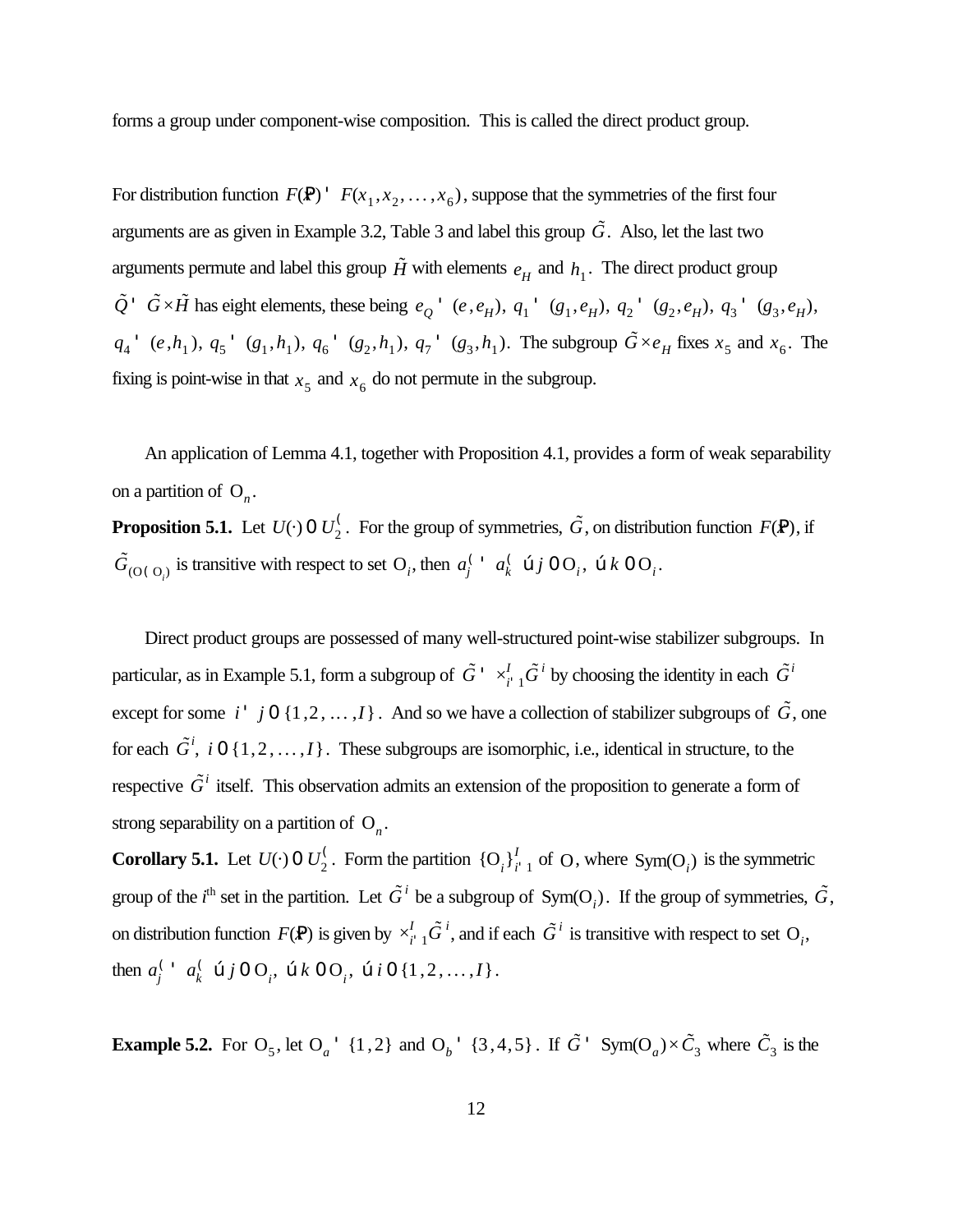cyclic group on O<sub>b</sub>, then  $a_1^{\prime}$  a  $a_2^{\prime}$  and  $a_3^{\prime}$  a  $a_4^{\prime}$  a  $a_5^{\prime}$ .  $\int_1^1 a_2^0$  $\int_2^{\zeta}$  and  $a_3^{\zeta}$  $\int_{3}^{4} a_4^6$  $\int_{4}^{4} a_5^6$ 5

#### **6 Location shifts**

By contrast with the preceding sections, where asymmetries involved incompleteness in the symmetries of *F*(*x*P), this section and the section to follow will introduce and parameterize a second source of asymmetries between asset returns. In this section each of the random variables in  $\mathbb{P}$  is held to have zero mean, but the true return is given by  $\mathbf{P} \otimes \mathbf{P}$ ,  $\mathbf{P} \circ \mathbf{G}_{\alpha}^{n}$ . Thus, location asymmetries are given by differences in the coordinate values of P. There remain also asymmetries that arise due to a small order, i.e., less than  $n!$ , on the permutation group invariances of  $F(\mathbf{P})$ .

While attention in this section will be confined to  $U(\cdot)$  0  $U_1^{\binom{1}{1}}$  investors, and while we are now dealing with a new source of asymmetry, the notion of a convex hull remains central to our approach and to an understanding of our findings.

**Proposition 6.1.** Let  $U(\cdot)$  0  $U_1^{\zeta}$ , and let  $z_i^{\prime}$  *r*<sub>i</sub> %  $x_i$   $\alpha$  *i* 0  $O_i$  where the  $r_i$  are scalars and  $\tilde{G}$  is the group of symmetries on  $F(\mathbf{P})$ . Then  $(\mathbf{R}_{\rho}^{\mathbf{C}} \& \mathbf{P}^{\mathbf{C}}) \& \mathbf{P} \neq 0 \& g \circ G$ . *g* & *a*P ( )@P*r* # 0 œ *g* 0 *G*

**Example 6.1.** Suppose that distribution  $F(x_1, x_2, x_3)$  is invariant under group Sym(O<sub>3</sub>), with  $r_1$  $\langle r_2 \times r_3 \rangle$ . For the group operation (1,2), i.e., transposition  $x_1 : x_2$ , we have  $(a_1^0)$  $\int_1^6 8 a_2^6$  $^{()}_2(r_1 \& r_2)$ \$ 0. For the group operation (2,3), i.e.,  $x_2$ :  $x_3$ , we have  $(a_2^{\prime} \& a_3^{\prime})(r_2 \& r_3)$  \$ 0. Consequently,  $\frac{1}{2}$  &  $a_3^{\prime}$  $^{(}0)$  $(r_2 \& r_3) \$0$  $r_1 < r_2 < r_3$  implies  $a_1^{\prime} \# a_2^{\prime} \# a_3^{\prime}$ . In general, if  $r_1 < r_2 < \ldots < r_n$  and  $F(x_1, \ldots, x_n)$  is invariant under  $\int_1^6$  #  $a_2^6$  $\frac{1}{2}$  #  $a_3^{\left(}$  $\int_3^6$ . In general, if  $r_1 < r_2 < \ldots < r_n$  and  $F(x_1, \ldots, x_n)$ Sym(O<sub>n</sub>), then  $a_1^{\prime} \# a_2^{\prime} \# \dots \# a_n^{\prime}$ . The instance of Proposition 6.1 when  $F(x_1, \dots, x_n)$  is  $\int_1^6$  #  $a_2^6$  $\frac{1}{2}$  # ... #  $a_n^{\binom{k}{n}}$ . The instance of Proposition 6.1 when  $F(x_1, \ldots, x_n)$  $Sym(O_n)$ -invariant has been established by Lapan and Hennessy (2001).

**Example 6.2.** Consider the cyclic group  $\tilde{C}_3$  on distribution  $F(x_1, x_2, x_3)$  with  $P' (r_1, r_2, r_3)'$  $(1,2,3)$ . Using the budget constraint,  $a_1^6$  %  $a_2^6$  %  $a_3^6$  ' 1, together with revealed preference condition  $\frac{6}{2}$ %  $a_3^6$  $\frac{1}{3}$  1  $(R_g^C \& \mathbb{P}^C) \circ \mathbb{P}^* \neq 0$   $\circledcirc g$  0 *G*, we have the portfolio allocation bounds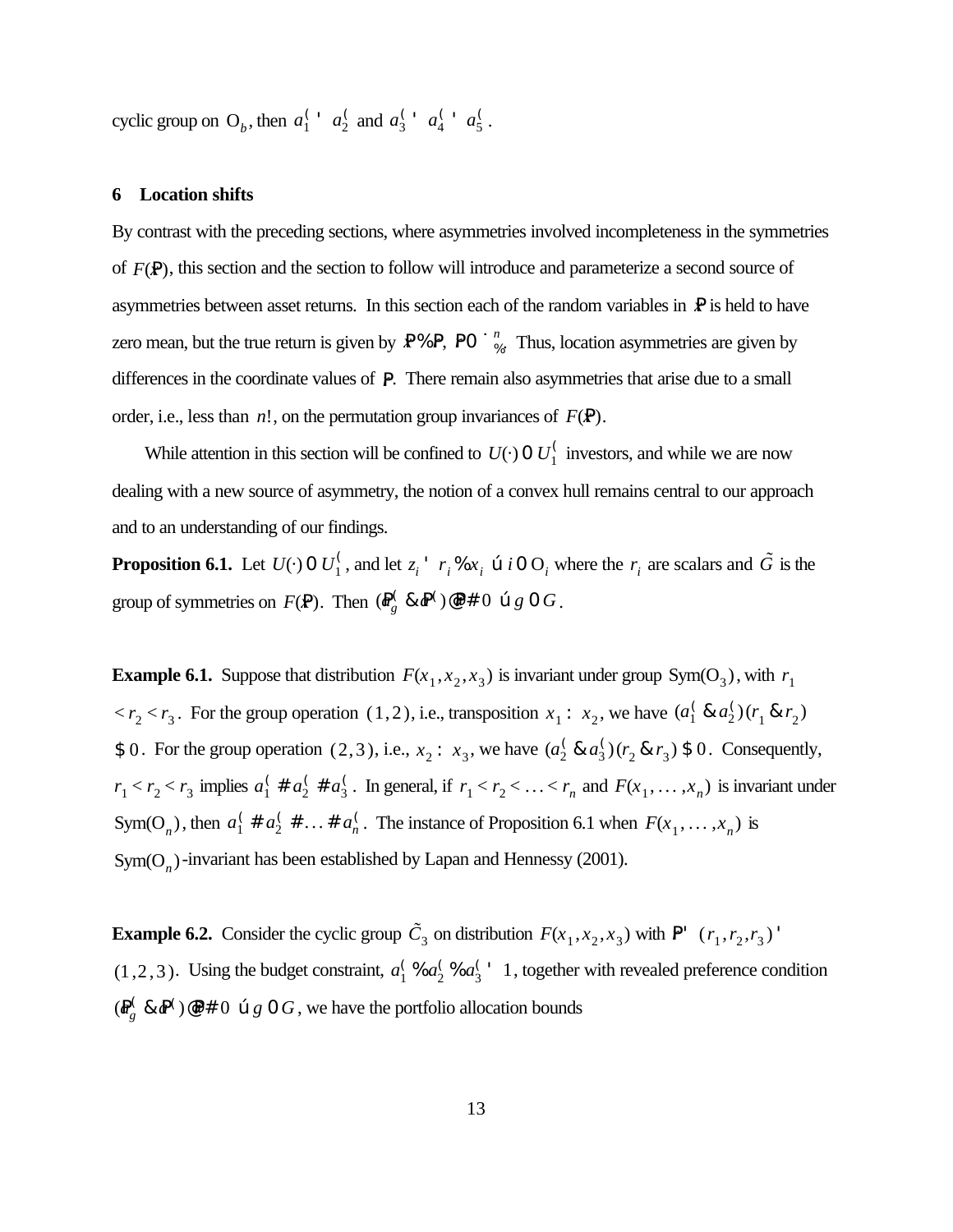**a** \$ 
$$
a_1^{\prime}
$$
, **b** \$  $a_1^{\prime} % a_2^{\prime}$ . (6.1)

**Example 6.3.** A comparison of Examples 6.1 and 6.2 is instructive. Observe that  ${}^{\star}C_3{}^{\star}$  ' 3 < 6 ' \*Sym( $O_3$ )\*. There is less symmetry to exploit in the cyclic group than in the corresponding symmetric group, and so the deductions concerning the optimal allocation vector should be no stronger. Constraint set (6.1) does not allow us to assert that  $a_1^{\dagger} \# a_2^{\dagger}$ , and the partial nature of the ranking under 2  $\tilde{C}_3$  would persist regardless of the values of  $(r_1, r_2, r_3)$  so long as the  $r_i$  are distinct. By contrast, group Sym(O<sub>3</sub>) generates a total ordering on the allocation vector. Notice too that, whatever  $\tilde{G}$  in Proposition 6.1, the generated inequalities must bound the candidate allocation  $\mathbb{R}^{\binom{n}{2}}$  (1/*n*)**P**. This is because the infinitely risk averse investor is in  $U_1^{\binom{1}{k}}$ . 1

The comparison between the examples is graphed in Figure 1. Inequality  $a_2^{\dagger} \# a_3^{\dagger}$  pertains under 3 group Sym(O<sub>3</sub>), and this is least restrictive when  $a_2^{\prime}$  a<sub>3</sub>. This generates the bound  $a_1^{\prime}$  %  $2a_2^{\prime}$  ' 1.  $\int_{2}^{4} a_3^6$ <sup>2</sup>/<sub>3</sub>. This generates the bound  $a_1^{\prime}$  $\frac{1}{1}$ % 2*a*<sub>2</sub><sup>(</sup>  $\frac{1}{2}$  1 And we also have the bound  $a_1^{\prime} \# a_2^{\prime}$ . Together with the non-negativity constraints, these bounds 2 define the inner hatched region. The larger hatched area is given when the distribution function is  $\tilde{C}_3$ invariant. It can be seen that completing the symmetries shaves off two parts of the feasible set; namely below the diagonal but where  $a_1^{\prime} < \mathbf{a}$ , and above the diagonal but where 1 &  $a_2^{\prime} < a_1^{\prime}$  %  $a_2^{\prime} < \mathbf{b}$ .  $\frac{1}{1}$  < **a**, and above the diagonal but where 1 &  $a_2^0$  $\frac{1}{2} < a_1^{\binom{2}{3}}$  $\int_1^6 \% a_2^6$  $\frac{1}{2}$  < b

**Example 6.4.** For a 4-variate distribution function, suppose that the only symmetry is given by the reflection through the pair of hyperplanes  $x_1$ <sup>'</sup>  $x_3$  and  $x_2$ <sup>'</sup>  $x_4$  so that  $F(x_1, x_2, x_3, x_4)$ <sup>'</sup>  $F(x_3, x_4, x_1, x_2)$ . For  $(r_1, r_2, r_3, r_4)$  '  $(1, 3, 4, 5)$  then, together with the non-negativity constraints, the only non-trivial bound is 2 %  $a_3^{\prime}$  \$ 5  $a_1^{\prime}$  %  $4a_2^{\prime}$ .  $\frac{6}{3}$  \$ 5*a*<sup>(</sup>  $\frac{(964a_2^2)}{2}$ 2

Combining techniques employed in propositions 5.1 and 6.1, some work reveals the separability result

**Proposition 6.2.** Let  $U(\cdot)$  0  $U_2^{\zeta}$ , and let  $z_i^+$   $r_i$ , %  $x_i$   $\alpha$  *i* 0  $O_i$ . For the group of symmetries,  $\tilde{G}$ , on  $\sum_{i=1}^{K}$  and let  $z_i$ <sup> $\cdot$ </sup>  $r_i$ %  $x_i$   $\infty$  *i* 0 O<sub>*i*</sub>. For the group of symmetries,  $\tilde{G}$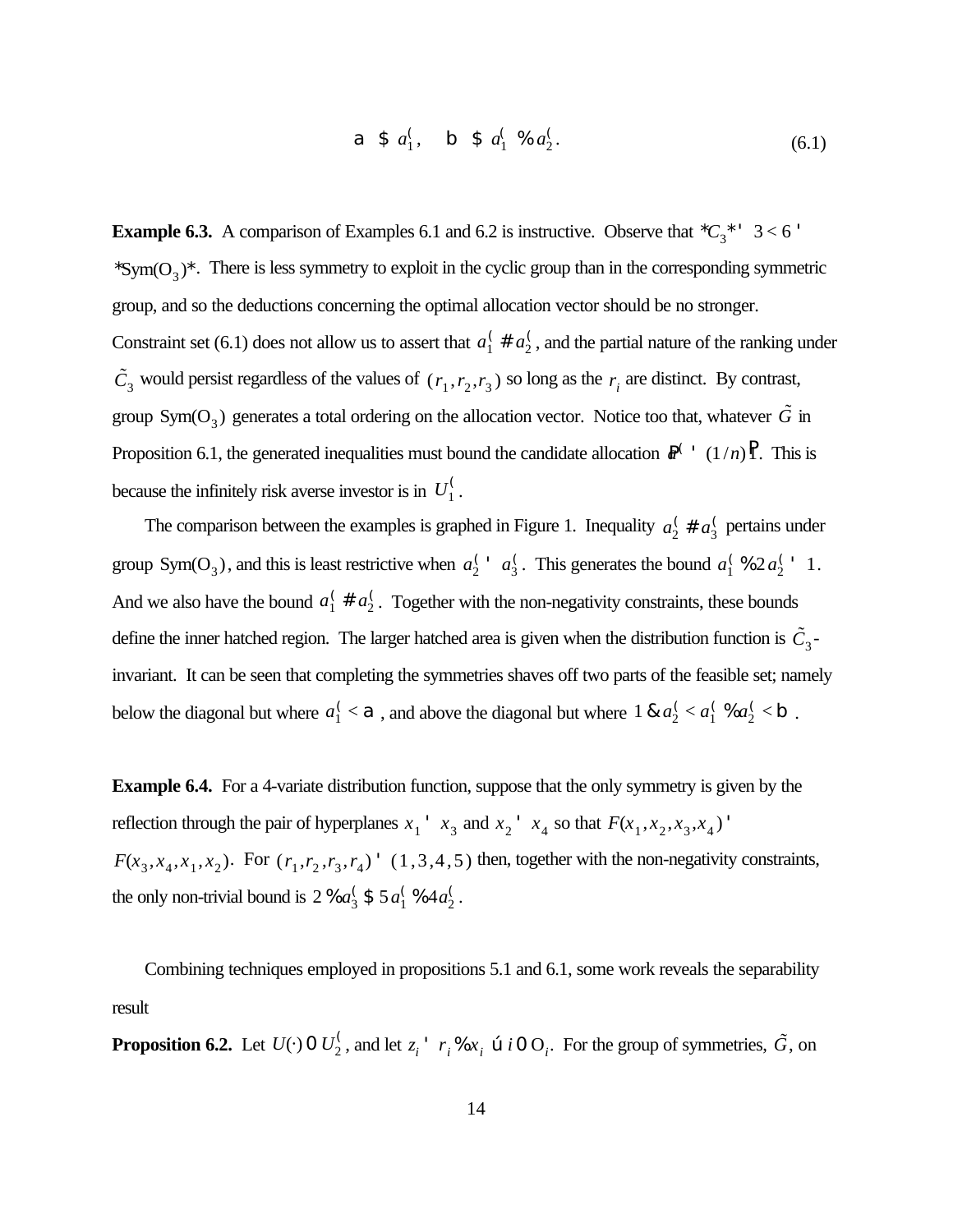*F*(*x*P), if then *. G*˜ (O(O*<sup>i</sup>* ) Sym(O*<sup>i</sup>* ) (*a* ( *j* & *a* ( *k* )(*r j* & *r k* ) \$ 0 œ *j* 0 O*<sup>i</sup>* , œ *k* 0 O*<sup>i</sup>*

**Example 6.5.** Consider group  $\tilde{Q}$  as given in Example 5.1, and let  $Q_a$ <sup>+</sup> {5,6}. Then subgroup  $\tilde{Q}_{(O(O_a))}$ <sup> $\cdot$ </sup>  $e \times \tilde{H}$  is isomorphic to Sym(O<sub>*a*</sub>) so that the proposition yields  $(a_5^{\prime} \& a_6^{\prime})(r_5 \& r_6)$  \$ 0.  $\frac{6}{5}$  &  $a_6^{\binom{6}{5}}$  $^{()}_{6}(r_{5}$  &  $r_{6})$  \$ 0

#### **7 Scale effects**

Whereas the focus of the last section was on the first moments of asset returns, we now seek a better understanding of how asymmetries in the second central moments of asset returns affect the allocation vector. To do so, we assume that mean returns are asset invariant, i.e.,  $r_i$ <sup>+</sup>  $\bar{r}$   $\alpha$  *i* 0  $O_n$ , and we represent the magnitude of univariate risks faced by a vector of dispersion coefficients,  $\mathbb{R}$ . Univariate returns are given by  $z_i$ <sup>+</sup>  $\bar{r}a_i$ % s<sub>i</sub> $a_ix_i$ , i 0 O<sub>n</sub>. Defining  $c_i$ <sup>+</sup> s<sub>i</sub> $a_i$ , we may write portfolio returns as

$$
\mathbf{p} \quad \mathbf{j} \quad \mathbf{j} \quad \mathbf{r}_1 \quad \mathbf{r}_2 \quad \mathbf{r}_3 \quad \mathbf{r}_4 \quad \mathbf{r}_5 \quad \mathbf{r}_1 \quad \mathbf{s}_2 \quad \mathbf{r}_3 \quad \mathbf{r}_4 \quad \mathbf{r}_5 \quad \mathbf{r}_6 \quad \mathbf{r}_7 \quad \mathbf{r}_8 \quad \mathbf{r}_8 \quad \mathbf{r}_9 \quad \mathbf{r}_1 \quad \mathbf{r}_1 \quad \mathbf{r}_2 \quad \mathbf{r}_3 \quad \mathbf{r}_4 \quad \mathbf{r}_5 \quad \mathbf{r}_6 \quad \mathbf{r}_7 \quad \mathbf{r}_8 \quad \mathbf{r}_9 \quad \mathbf{r}_9 \quad \mathbf{r}_1 \quad \mathbf{r}_1 \quad \mathbf{r}_2 \quad \mathbf{r}_3 \quad \mathbf{r}_4 \quad \mathbf{r}_5 \quad \mathbf{r}_6 \quad \mathbf{r}_7 \quad \mathbf{r}_8 \quad \mathbf{r}_9 \quad \mathbf{r}_9 \quad \mathbf{r}_9 \quad \mathbf{r}_9 \quad \mathbf{r}_9 \quad \mathbf{r}_9 \quad \mathbf{r}_9 \quad \mathbf{r}_9 \quad \mathbf{r}_9 \quad \mathbf{r}_9 \quad \mathbf{r}_9 \quad \mathbf{r}_9 \quad \mathbf{r}_9 \quad \mathbf{r}_9 \quad \mathbf{r}_9 \quad \mathbf{r}_9 \quad \mathbf{r}_9 \quad \mathbf{r}_9 \quad \mathbf{r}_9 \quad \mathbf{r}_9 \quad \mathbf{r}_9 \quad \mathbf{r}_9 \quad \mathbf{r}_9 \quad \mathbf{r}_9 \quad \mathbf{r}_9 \quad \mathbf{r}_9 \quad \mathbf{r}_9 \quad \mathbf{r}_9 \quad \mathbf{r}_9 \quad \mathbf{r}_9 \quad \mathbf{r}_9 \quad \mathbf{r}_9 \quad \mathbf{r}_9 \quad \mathbf{r}_9 \quad \mathbf{r}_9 \quad \mathbf{r}_9 \quad \mathbf{r}_9 \quad \mathbf{r}_9 \quad \mathbf{r}_9 \quad \mathbf{r}_9 \quad \mathbf{r}_9 \quad \mathbf{r}_9 \quad \mathbf{r}_9 \quad \mathbf{r}_9 \quad \mathbf{r}_9 \quad \mathbf{r}_9 \quad \mathbf{r}_9 \quad \
$$

To exploit any group symmetries,  $\tilde{G}$ , on  $F(\mathbf{P})$ , we define the vector

$$
\mathbf{R}_{\mathbf{R},g} \quad \begin{pmatrix} c_{g(1)}, & c_{g(2)}, & \dots, & c_{g(n)} \\ \hline s_1, & s_2, & \dots, & s_n \end{pmatrix}, \quad g \quad \mathbf{O} \ G. \tag{7.2}
$$

The construct is of interest because the weightings  $1/s$  is normalize to generate an iso-risk contour for returns distributions that are invariant under  $\tilde{G}$ . To see this, let  $\mathbf{P}'$  (s<sub>1</sub>x<sub>1</sub>, s<sub>2</sub>x<sub>2</sub>, ..., s<sub>n</sub>x<sub>n</sub>) and write

$$
E[U(\bar{r} \mathcal{K} \otimes_{\mathbb{R}_{8,8}} \otimes \mathbb{P})] \quad E[U(\bar{r} \mathcal{K} \otimes_{i=1}^{n} S_{g(i)} a_{g(i)} x_i)] \quad E[U(\bar{r} \mathcal{K} \otimes_{i=1}^{n} S_i a_i x_{g^{k}(i)})]
$$
\n
$$
E[U(\bar{r} \mathcal{K} \otimes_{i=1}^{n} S_i a_i x_i)], \qquad (7.3)
$$

where the last inequality is due to the  $\tilde{G}$  invariance of  $F(\mathbf{P})$ . But  $\mathbf{R}_{\mathbf{P},g}$ , when viewed as an allocation vector, may not be feasible.

To develop an understanding of what  $\mathbf{R}_{\mathbf{R}_{.g}}$  are and are not feasible, and what choices reveal about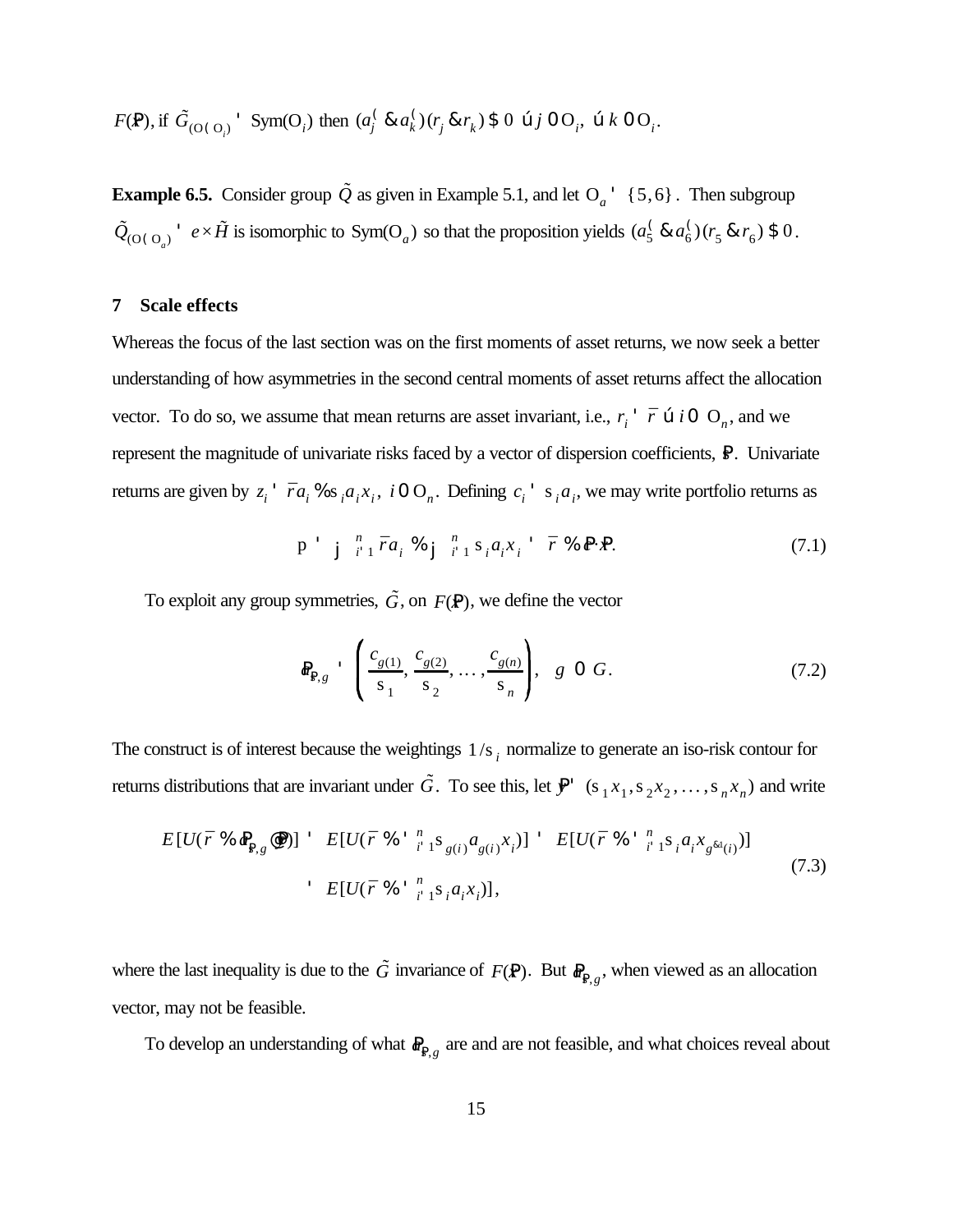feasibility, observe that, by construction,  $[\mathbf{R}_{\mathbf{R},g}/(\mathbf{R}_{\mathbf{R},g}\cdot\mathbf{R})]\cdot\mathbf{R}$  / 1 is feasible. For future reference, define  $d_g$   $\rightarrow$  1/( $d_{R,g}^C \cdot \vec{P}$ ) with  $d_g^C \cdot 1/(d_{R,g}^C \cdot \vec{P})$ . Returning to (7.2), and evaluating at the group identity,  $\frac{C}{g}$ <sup>'</sup> 1/( $\Phi_{\rm P,0}^{\rm C}$ Ps, *g* ·P1) it is clear that  $\mathbf{R}_{\mathbf{R},e} \cdot \mathbf{P}$  ''  $\mathbf{R}_{i-1}^n a_i$  '1, and in particular that  $\mathbf{R}^{\infty}$   $\mathbf{P}$  '1. To ensure feasibility, re-scale the  $\int_{i^1}^n a_i^1$  1, and in particular that  $\mathbb{R}^{\binom{n}{2}}$  1 risk in (7.3) and evaluate at optimum choices to obtain

$$
E[U(\bar{r} \mathcal{K} d_g^{\mathcal{C}} \Phi_{\mathbf{R},g}^{\mathcal{C}} \mathcal{Q})] \quad E[U(\bar{r} \mathcal{K} d_g^{\mathcal{C} \mathcal{K}} \dot{r}^n \mathcal{K}_i a_i^{\mathcal{C}} x_i)]. \tag{7.4}
$$

Because  $U(\cdot)$  0  $U_2^{\zeta}$  and portfolio mean is invariant to the group operation, we must have  $d_g^{\zeta}$  $\frac{6}{g}$  \$ d<sub>e</sub> *e*  $\mathfrak{e}_g \circ G$ , i.e.,  $\mathbb{R}^{\zeta}_{\mathbb{R},g} \cdot \mathbb{P} \neq 1$   $\mathfrak{e}_g \circ G$ . Relation  $d_g^{\zeta} \circ d_e^{\zeta}$  asserts that no other allocation vector on the  $\frac{6}{g}$  \$ d<sub>e</sub> *e* orbit of  $\mathbb{R}^{\zeta}_{B,e}$  is as well diversified as  $\mathbb{R}^{\zeta}_{B,e}$ . Were this inequality not true, then the risk averse portfolio Ps, *e* allocator would have optimized over available choices.

**Proposition 7.1.** Let  $U(\cdot)$  0  $U_2^{\zeta}$ , let  $z_i^{\dagger}$   $\bar{r}a_i$  %  $s_i a_i x_i$   $\alpha$  *i* 0  $O_n$ , and define  $R_{R,g}$  as in (7.2) above. For the group of symmetries,  $\tilde{G}$ , on  $F(\mathbf{P})$ , the optimal allocation vector must satisfy  $\mathbf{R}_{\mathbf{P}}^{\langle}$  $\mathsf{P}_{\mathsf{R},g}^{\left(\cdot\right)}\cdot\mathsf{P}$  # 1  $\mathfrak{g} \mathfrak{g} \mathfrak{g} \mathfrak{g} \mathfrak{g}$ .

**Example 7.1.** Suppose that  $\tilde{G}$  admits the simple transposition  $x_j : x_k$ . The proposition then asserts: if  $s_j > s_k$ , then  $a_k^{\zeta} \$   $a_j^{\zeta} (s_j/s_k) \$   $a_j^{\zeta}$ . This particular case was demonstrated by Lapan and Hennessy *k* \$ *a* (  $\int_{j}^{k}$  (s<sub>j</sub>/s<sub>k</sub>) \$  $a_j^k$ *j* (2001). For distribution  $F(x_1, x_2, x_3)$ , if  $\tilde{G}$  ' Sym(O<sub>3</sub>) and  $\mathbb{R}$  ' (s<sub>1</sub>, s<sub>2</sub>, s<sub>3</sub>) ' (1, 2, 3) then application of the budget constraint delivers the constraint set  $a_1^{\prime}$  \$ 2 $a_2^{\prime}$ , 3 $a_1^{\prime}$  % 5 $a_2^{\prime}$  \$ 3, and  $\frac{1}{2}$ , 3*a*<sup>1</sup>  $\frac{6}{1}$ % 5*a*<sup>2</sup>  $\frac{1}{2}$  \$ 3  $4a_1^{\binom{6}{2}}$  \$ 3 together with the non-negativity assumptions.  $\frac{1}{2}$  \$ 3

**Example 7.2.** Consider, as in Example 6.2, the cyclic group  $\tilde{C}_3$  on distribution  $F(x_1, x_2, x_3)$ . This time however, let  $P'$   $\bar{r} \times \bar{P}$  and  $(s_1, s_2, s_3)'$  (1,2,3). Employing budget constraint  $a_1^{\prime}$  %  $a_2^{\prime}$  %  $a_3^{\prime}$  ' 1, as well as the two inequalities generated by the revealed preference deduction  $\frac{6}{2}$ %  $a_3^6$  $\frac{1}{3}$  1  $R_{\mathbb{R},g}^{\mathbb{C}}$   $\cdot$  **P** # 1 œ *g* 0 *G*, we have the portfolio allocation bounds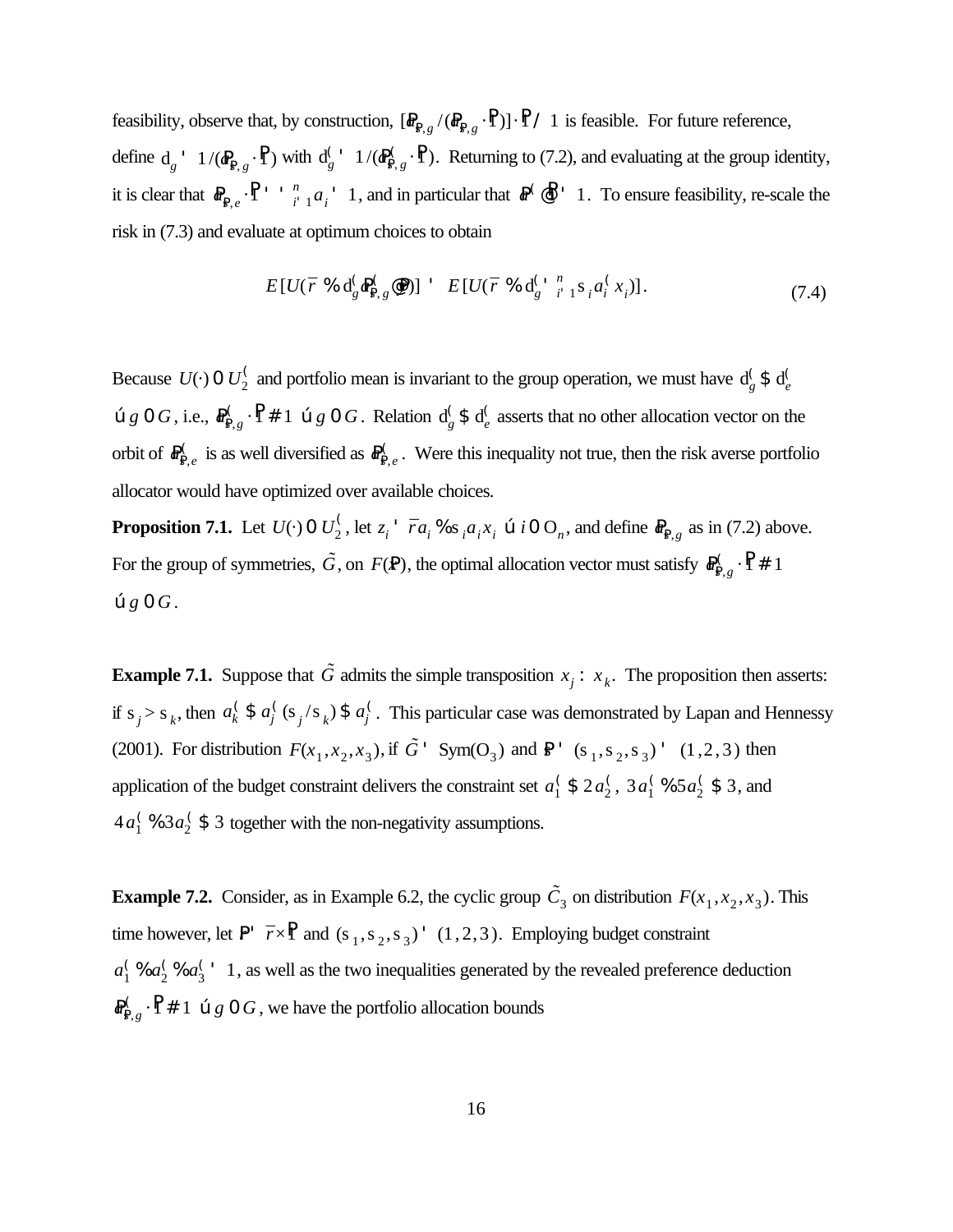$$
12 \# 15a_1^{\binom{6}{2}} \# 14a_2^{\binom{6}{2}} \# 7a_1^{\binom{6}{2}} \# 3a_2^{\binom{6}{2}} \tag{7.5}
$$

Together with the assumption that  $a_3$  > 0, these bounds are depicted in Figure 2. It is readily demonstrated that the bounds in Example 7.1 are tighter in that the admissible set for the optimal allocation vector is a subset of that identified in Figure 2. As in Example 6.3, this is because  $\tilde{C}_3$  is a sub-group of  $Sym(O_3)$ .

It is also possible to establish a separability analog to the proposition.

**Corollary 7.1.** Let  $U(\cdot)$  0  $U_2^{\zeta}$ , let  $z_i$  '  $\bar{r}a_i$ % s<sub>i</sub> $a_i x_i$   $\alpha$  i 0  $O_n$ , and define  $R_{R,g}$  as in (7.2) above. From the group of symmetries,  $\tilde{G}$ , on  $F(\mathbf{P})$ , establish the point-wise stabilizer of O (O<sub>*i*</sub>,  $\tilde{G}_{(O(O_i))}$ . The optimal allocation vector must satisfy '  ${}_{i00}a_{g(i)}^{\dagger} s_{g(i)} s_{g(i)}^{\dagger} s_i^{\dagger}$ '  ${}_{i00}a_i^{\dagger}$   $\otimes g \circ G_{(O(\dagger))}$ .  $\int_{g(i)} s_{g(i)} / s_i \#$  '*i*0O<sub>*i*</sub><sup>*i*</sup><sup>*i*</sup>  $\int_i^C$  **c**  $g$  **0**  $G$ <sub>(O(O<sub>*i*</sub>)</sub>

To ascertain the truth of this statement, observe that the order of the group tightens the bounds in Proposition 7.1. One is free, for the sake of convenience in analysis, to concentrate attention on subsets of the available investment opportunities. At, possibly, some loss in the strength of the bounds, the point-wise stabilizer subgroup can be used to draw attention to sectoral allocations.

**Example 7.3.** In Corollary 7.1, let there be five assets where the group invariances are as in Example 5.2. The  $\tilde{C}_3$  subgroup is the point-wise stabilizer subgroup for  $O_a'$  {1,2}. For this  $\tilde{C}_3$  subgroup, the corollary asserts that  $a_4^{\binom{6}{3}} s_4^{\binom{8}{3}} s_6^{\binom{6}{3}} s_5^{\binom{8}{4}} s_4^{\binom{6}{3}} s_3^{\binom{8}{5}} t_5^{\binom{8}{4}} t_6^{\binom{8}{3}} a_4^{\binom{8}{3}} s_5^{\binom{8}{4}} t_6^{\binom{8}{4}} t_7^{\binom{8}{4}} t_8^{\binom{8}{4}} t_9^{\binom{8}{4}} t_9^{\binom{8}{4}} t_9^{\binom{8}{4}} t$  $\frac{81}{3}$ %  $a_5^{\left(\right)}$  $\frac{6}{5}$  S  $\frac{81}{4}$  $\frac{1}{4}$  %  $a_3^{\left(\right)}$  $\frac{6}{3}$  S  $\frac{81}{3}$  S  $\frac{81}{5}$  $a_5^{81}$  #  $a_3^6$  $\frac{6}{3}$  %  $a_4^{\left(}$  $\frac{6}{4}$  %  $a_5^{\left(}$ 5  $a_5^{\binom{6}{5}} s_5^{\binom{8}{3}}$  %  $a_3^{\binom{6}{5}} s_3^{\binom{8}{4}}$  %  $a_4^{\binom{6}{5}}$  %  $a_4^{\binom{6}{5}}$  %  $a_5^{\binom{6}{5}}$ . For the Sym(O<sub>a</sub>) subgroup, the corollary's  $\frac{81}{3}$ %  $a_3^{\left(\right)}$  $\frac{6}{3}$  S  $\frac{81}{3}$  $\frac{1}{4}$  %  $a_4^{\left(\right)}$  $\frac{6}{4}$  S  $\frac{81}{5}$  $a_5^{81}$  #  $a_3^6$  $\frac{6}{3}$  %  $a_4^{\left(}$  $\frac{1}{4}$  %  $a_5^{\prime}$ . For the Sym(O<sub>a</sub>) implication has already been established in Example 7.1.

#### **8 Reflection groups**

Let  $?_k \uparrow O_n$ ,  $k \uparrow O_{1,2}$  where  $?_{1-} ?_{2}$  i and where  $*?_{1} * ' \uparrow ?_{2} * ' ?$ . Among group operations, *g* 0 *G*, on O<sub>n</sub> those such that  $g$ ?<sub>1</sub>' ?<sub>2</sub>'  $g^{k_1}$ ?<sub>1</sub>, and such that, without further loss of generality, the ordering of sets is preserved under the bijection, are particularly convenient for study. This is because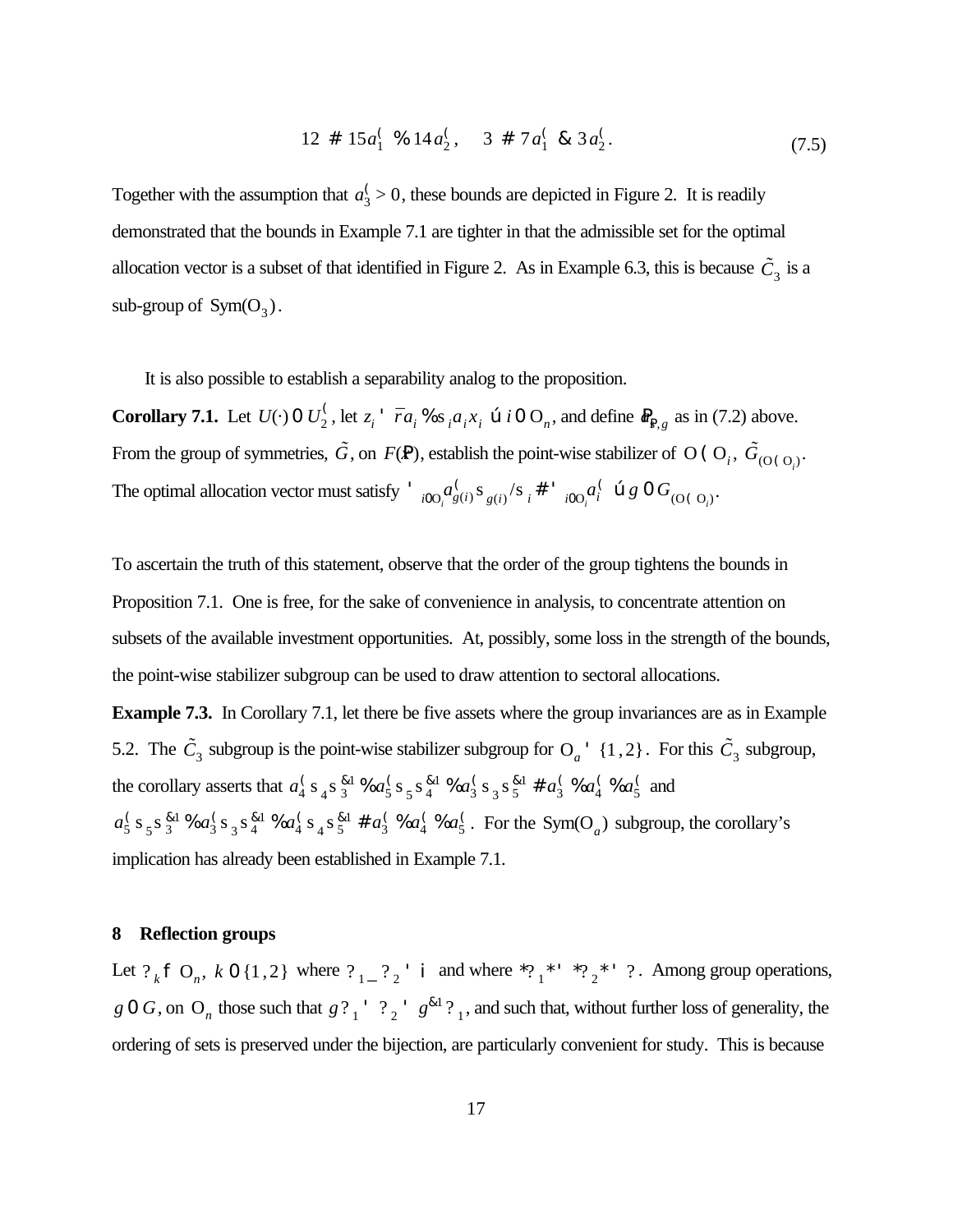reflections allow ready comparisons of evaluations through exploiting the separating hyperplane (i.e., a set of bisectors) along which the distribution function may be folded. In what is to follow, we will exploit such reflection subgroups for asset distributions that are differentiated by group symmetries on the distribution function of risk sources and also by location and scale vectors within the utility function. **Assumption 8.1.** For group  $\tilde{G}$  on  $O_n$ , let there exist a subgroup,  $\tilde{H}$ , of order 2 with  $H'$   $(e, \hat{g})$ .

**Example 8.1.** Group  $\tilde{C}_{2n\%1}$  on  $O_{2n\%1}$ , *n* 0 {1,2, ... } does not have any subgroups that satisfy Assumption 8.1 because no element is its own inverse. In fact, the group does not even have any subgroups. However, group  $\tilde{C}_{2n}$  on  $O_{2n}$  does have a subgroup of order 2. Writing  $?$ <sub>1</sub>  ${n, n \& 1, ..., 1}$  and  $?_{2}$  '  ${n \& 1, ..., 2n}$ , there exists  $\hat{g} \circ C_{n}$  such that  $?_{1}$ :  $?_{2}$ . When  $n \circ 6$ , the subgroup may be written in cycle notation as  $\{e, (1,6)(2,5)(3,4)\}$ , and  $\hat{g}$  reflects through the set of bisectors  $\{x_1 \, x_6, x_2 \, x_5, x_3 \, x_4\}$ .

**Example 8.2.** In Example 3.2, a glance along the principal diagonal of Table 3 reveals three reflection subgroups of order 2. Indeed, since  $\hat{g}$  ( $\hat{g}$ <sup>+</sup>  $e$  in a reflection subgroup the presence of the identity (other than for *e*(*e* ' *e* ) on the principal diagonal is both necessary and sufficient for the existence of a reflection subgroup of order 2. Table 1 reveals three reflection subgroups for  $Sym(O_3)$ , while Table 2 shows that  $\tilde{C}_3$  does not have any subgroups at all.

When there are reflection group symmetries on the distribution of randomness in returns, the consequences of both Proposition 6.1 and Proposition 7.1 may be strengthened. The approach is to apply these propositions, and then pair off each argument with its reflection.

**Proposition 8.1.** From the group of symmetries,  $\tilde{G}$ , on  $F(\mathbf{P})$ , let Assumption 8.1 pertain where the subgroup reflects some index subsets  $?_1: ?_2$ . If

a)  $U(\cdot)$  0  $U_1^{\prime}$  and  $z_i^{\prime}$   $r_i a_i$ ,  $\alpha a_i x_i \neq i$  0 O<sub>n</sub>, then  $\rightarrow i$  0 ?<sub>1</sub> such that  $(a_{\delta(i)}^{\prime} \& a_i^{\prime})(r_{\delta(i)} \& r_i)$  \$ 0.  $\int_{1}^{3}$  and  $z_i$   $\int_{i}^{3} r_i a_i \, \delta a_i x_i$  ce *i* 0 O<sub>n</sub>, then > *i* 0 ?<sub>1</sub> such that  $(a_{\hat{g}i}^{\delta})$  $\int_{\hat{g}(i)} \& a_i^{\binom{n}{n}}$  $\int_i^{\{j\}} (r_{\hat{g}(i)} \& r_i) \$0$ Furthermore, if  $r_{\hat{g}(i)} \& r_i'$  a < 0  $\omega$  *i* 0 ? 1 then  $\int_{i0?} a_i^{\int} \, \text{S} \cdot \int_{i0?} a_i^{\int}$ .  $\int_i^c \, \mathsf{S} \cdot \int_{i0 \, ?_2} a_i^{\, (n)}$ *i*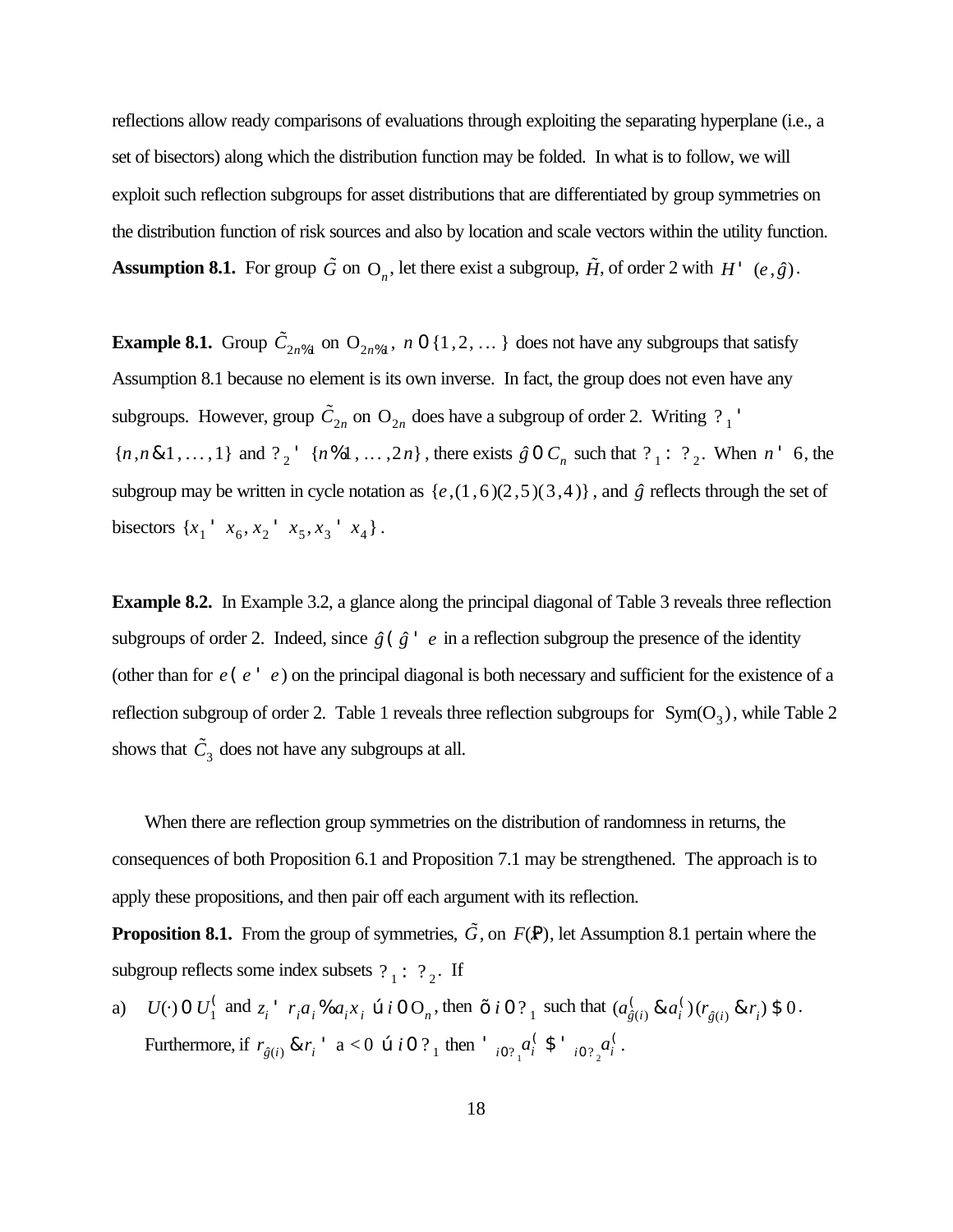b) 
$$
U(\cdot)
$$
 0  $U_2^{\prime}$  and  $z_i^{\prime}$   $\bar{r}a_i \mathcal{N} s_i a_i x_i \mathfrak{e} i 0 O_n$ , then  $\rightarrow i 0 ?_1$  such that  
\n $(s_{\hat{g}(i)} a_{\hat{g}(i)}^{\prime} \& s_i a_i^{\prime})(s_{\hat{g}(i)} \& s_i) \neq 0$ . Furthermore, if  $s_{\hat{g}(i)} \& s_i^{\prime} \& s_i^{\prime} 0$  0  $\hat{v} \& 0 ?_1$  then  
\n
$$
i_{i0 ?_1} a_i^{\prime} \neq i_{i0 ?_2} a_i^{\prime}.
$$

The existence inferences assume greater consequences when the cardinality of  $\frac{1}{2}$  (and so of  $\frac{1}{2}$ ) is small. In particular, for \*?<sub>1</sub>\*' 1 then part b) implies: if  $s_2 > s_1$  then  $a_1^{\prime}$  \$  $a_2^{\prime}$  ( $s_2/s_1$ ) \$  $a_2^{\prime}$ . Thus,  $\int_1^6$  \$  $a_2^6$  $\frac{1}{2}$ (s<sub>2</sub>/s<sub>1</sub>) \$  $a_2$ <sup>(</sup>) 2 Proposition 8.1 may be viewed as a generalization of the simple transposition that was studied in Example 7.1. Example 6.1 can also be seen to be an instance of the existence inference in part a) of the Proposition when  $*?$   $\frac{*}{1}$   $\cdot$  1. The portfolio sector results in parts a) and b) are due to the existence of a set of separating hyperplanes in parameter space. The set is  $\{r_{\hat{g}(i)} \mid r_i \$  a : *i* 0 ? 1, a 0 ú } in part a) and  $\{s_{\hat{g}(i)} : s_i \, \Re \, B : i \, 0 \, ?_1, \, B \, 0 \, \dot{u}\}\$  in part b).

### **9 Conclusion**

The intent of this paper has been to formalize, in a general manner, the modeling of asymmetries in the asset returns environment countenanced by an investor so as to better understand the ordinal and cardinal structure of the allocation vector. We readily acknowledge that our analysis is far from definitive, and we conclude with some conjectures concerning extensions.

Normal subgroups allow a factoring, or decomposition, of groups into groups of more manageable order. It is primarily for this reason that the subgroups of this form are central to many of the most important applications of group theory. They also possess strong relations with stabilizer groups. Perhaps portfolio separability results such as Proposition 5.1 and Corollary 5.1 could be extended if relevant subgroups were assumed to be normal?

A second conjecture pertains to an alternative approach to developing asymmetries in the returns distributions. Majorization with respect to a group provides a non-parametric treatment of asymmetries whereas the extension to include location and scale asymmetries in the marginals gives a parametric flavor to the latter part of our analysis. One might view the parameter vectors as an intuitive approach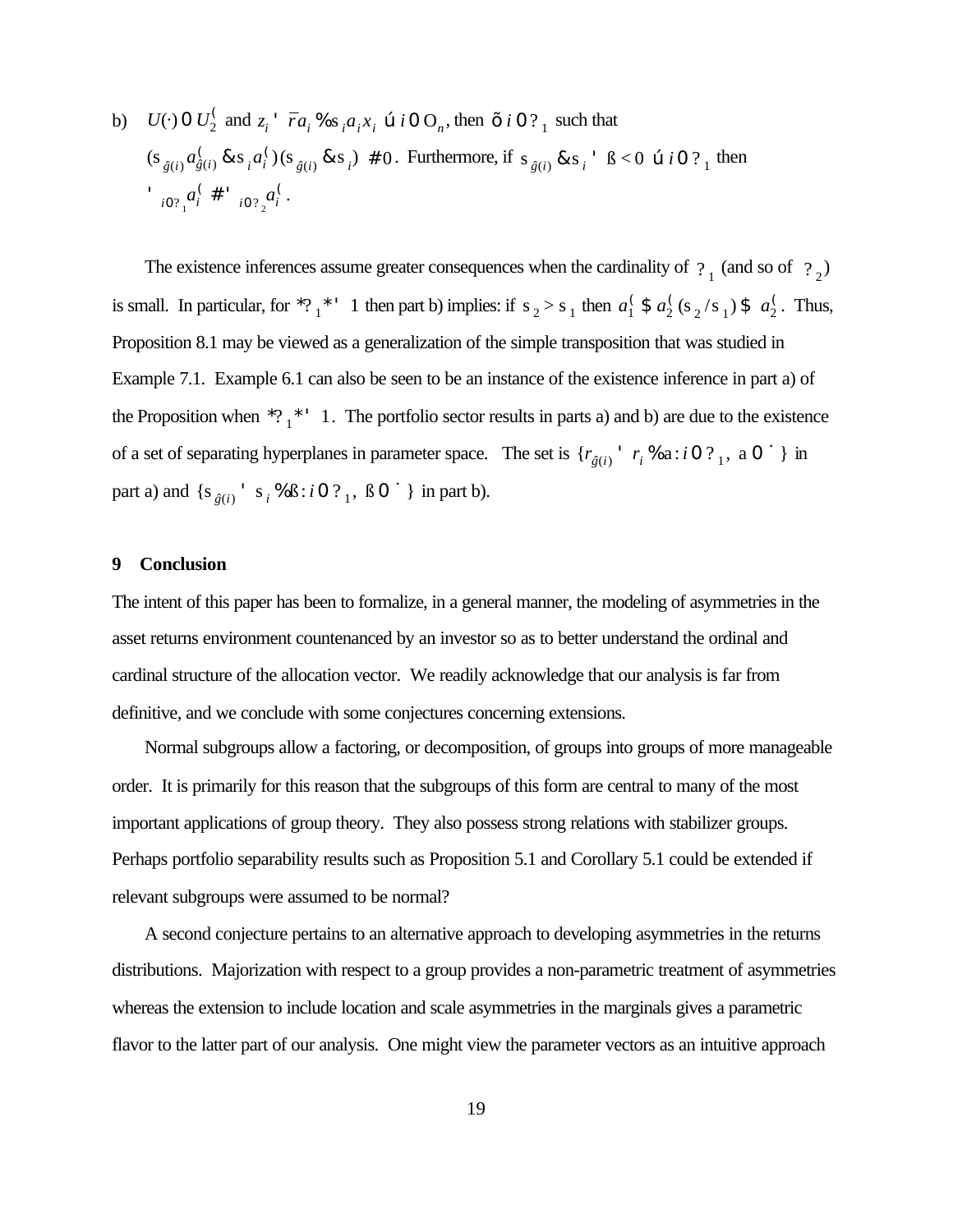to constructing asymmetries. But there would appear to be no merit, other than the convenience of concreteness, to parameterize asymmetries. There exists a literature on using groups to "build" objects such as functions (Brown, 1989; Ronan, 1989). In the case of a bivariate distribution, Kijima and Ohnishi (1996) and Lapan and Hennessy (2001) have used the most elementary group, reflection through a line, to appended a functional asymmetry to a distribution function such that order could be induced on the optimal portfolio allocation. Perhaps, after some thought, this constructive approach may be extended to the *n*-variate context? The key may be to recognize the reflection operation as one that exploits the existence of a separating hyperplane, and to initiate a systematic approach to studying the consequences of separated convex sets. These sets might be in a parameter space, as in this paper, or where the elements are distribution functions.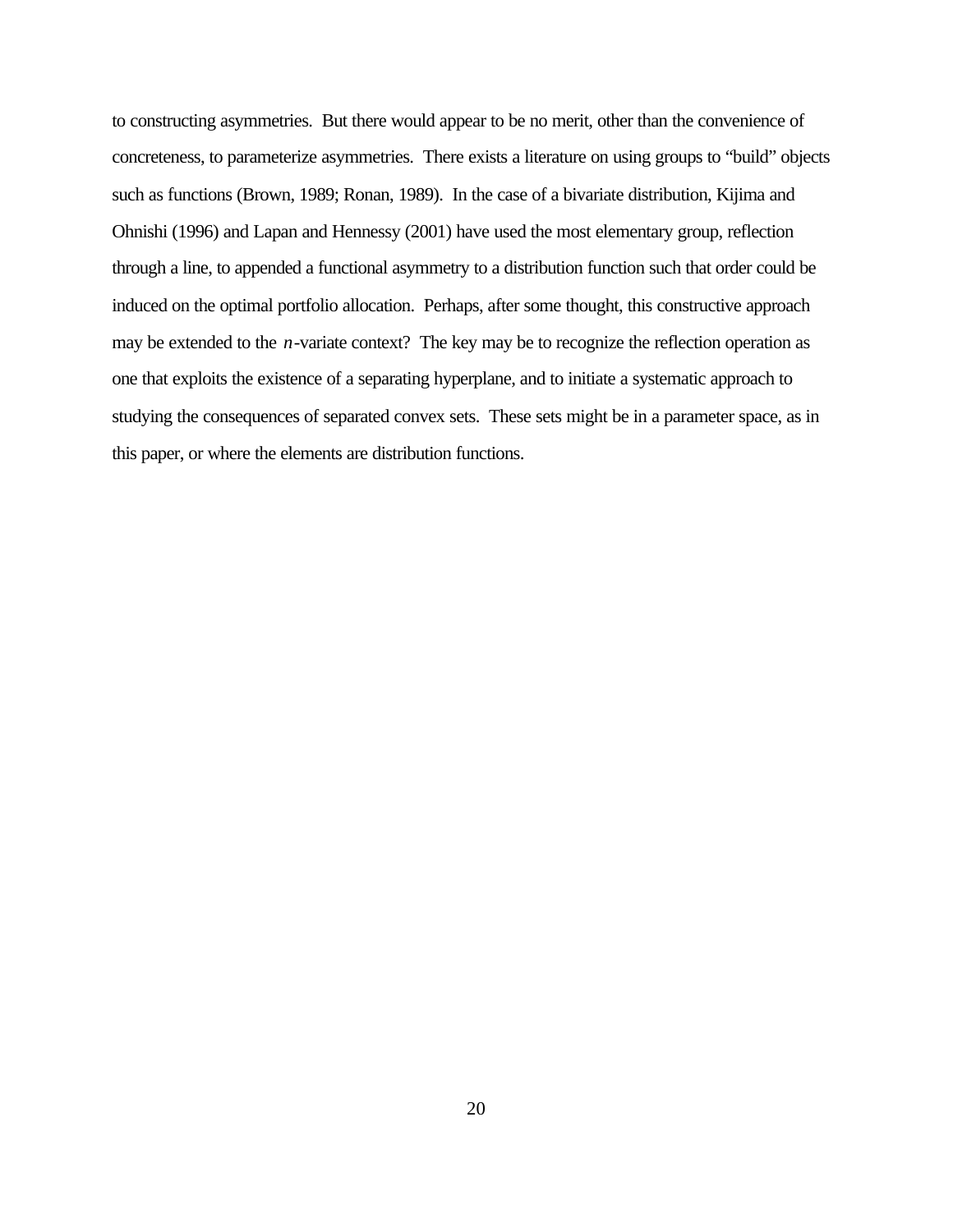### References

- Atkinson, Anthony B.: On the measurement of inequality. Journal of Economic Theory **2**, 244–263 (1970)
- Brown, Kenneth S.: Buildings. Berlin: Springer-Verlag 1989
- Brumelle, Shelby L.: When does diversification between two investments pay? Journal of Financial and Quantitative Analysis **9** (3, June), 473–483 (1974)
- Chambers, Robert G., Quiggin, John: Uncertainty, production, choice, and agency. Cambridge UK: Cambridge University Press 1974
- Dixon, John D., Mortimer, Brian: Permutation groups. Berlin: Springer 1996
- Hadar, Josef, Russell, William R., Seo, Kae-Kun: Gains from diversification. Review of Economic Studies **44** (2, June), 363–368 (1977)
- Hungerford, Thomas W.: Algebra. New York: Springer-Verlag 1974
- Kijima, Masaaki, Ohnishi, Masamitsu: Portfolio selection problems via the bivariate characterization of stochastic dominance relations. Mathematical Finance **6** (3, July), 237–277 (1996)
- Kijima, Masaaki: The generalized harmonic mean and a portfolio problem with dependent assets. Theory and Decision **43** (1, July), 71–87 (1997)
- Landsberger, Michael, Meilijson, Isaac: Demand for risky financial assets: A portfolio analysis. Journal of Economic Theory **50** (1, February), 204–213 (1990)
- Lapan, Harvey E., Hennessy, David A.: Symmetry and order in the portfolio allocation problem. Economic Theory, forthcoming (2001)
- León, Ramón V., Proschan, Frank: An inequality for convex functions involving G-majorization. Journal of Mathematical Analysis and Applications **69** (2, June), 603–606 (1979)
- Marshall, Albert W., Olkin, Ingram: Inequalities: Theory of majorization and its applications. San Diego: Academic Press 1979
- McEntire, Paul L.: Portfolio theory for independent assets. Management Science **30** (8, August), 952–963 (1984)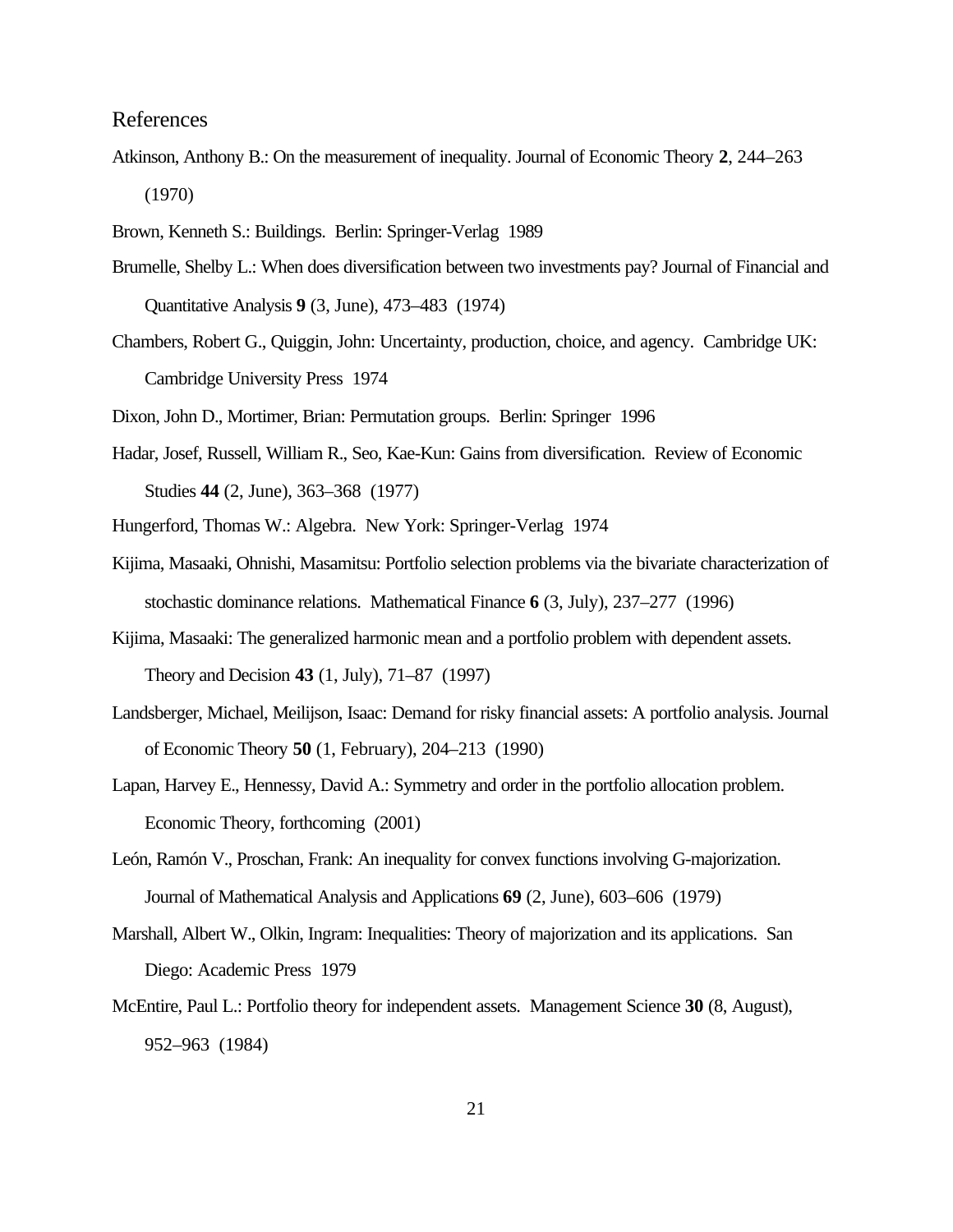Mudholkar, Govind S.: The integral of an invariant unimodal function over an invariant convex set—An inequality and applications. Proceedings of the American Mathematical Society **17** (6, December), 1327–1333 (1966)

Ronan, Mark: Lectures on buildings. Boston: Academic Press 1989

- Rothschild, Michael, Stiglitz, Joseph E.: Increasing risk I: A definition. Journal of Economic Theory **2** (September), 225–243 (1970)
- Russell, Thomas, Farris, Frank: Integrability, Gorman systems and the Lie bracket structure of the real line. Journal of Mathematical Economics **29** (2, March), 183–209 (1998)
- Saari, Donald G.: Mathematical structures of voting paradoxes: I. pairwise votes. Economic Theory **15** (1, January), 1–53 (2000a)
- Saari, Donald G.: Mathematical structures of voting paradoxes: II. positional voting. Economic Theory **15** (1, January), 55–102 (2000b)
- Salant, Stephen W., Shaffer, Greg: Unequal treatment of iddentical agents in Cournot equilibrium. American Economic Review **89** (3, June), 585–604 (1999)
- Samuelson, Paul A.: General proof that diversification pays. Journal of Financial and Quantitative Analysis **2** (1, March), 1–13 (1967a)
- Samuelson, Paul A.: Efficient portfolio selection for Pareto-Lévy investments. Journal of Financial and Quantitative Analysis **2** (2, June), 107–122 (1967b)
- Sato, Ryuzo: Self-dual preferences. Econometrica **44** (5, September), 1017–1032 (1976)
- Sharpe, William F.: Capital asset prices: A theory of market equilibrium under conditions of risk. *Journal of Finance* **19** (3, September), 425–442 (1965)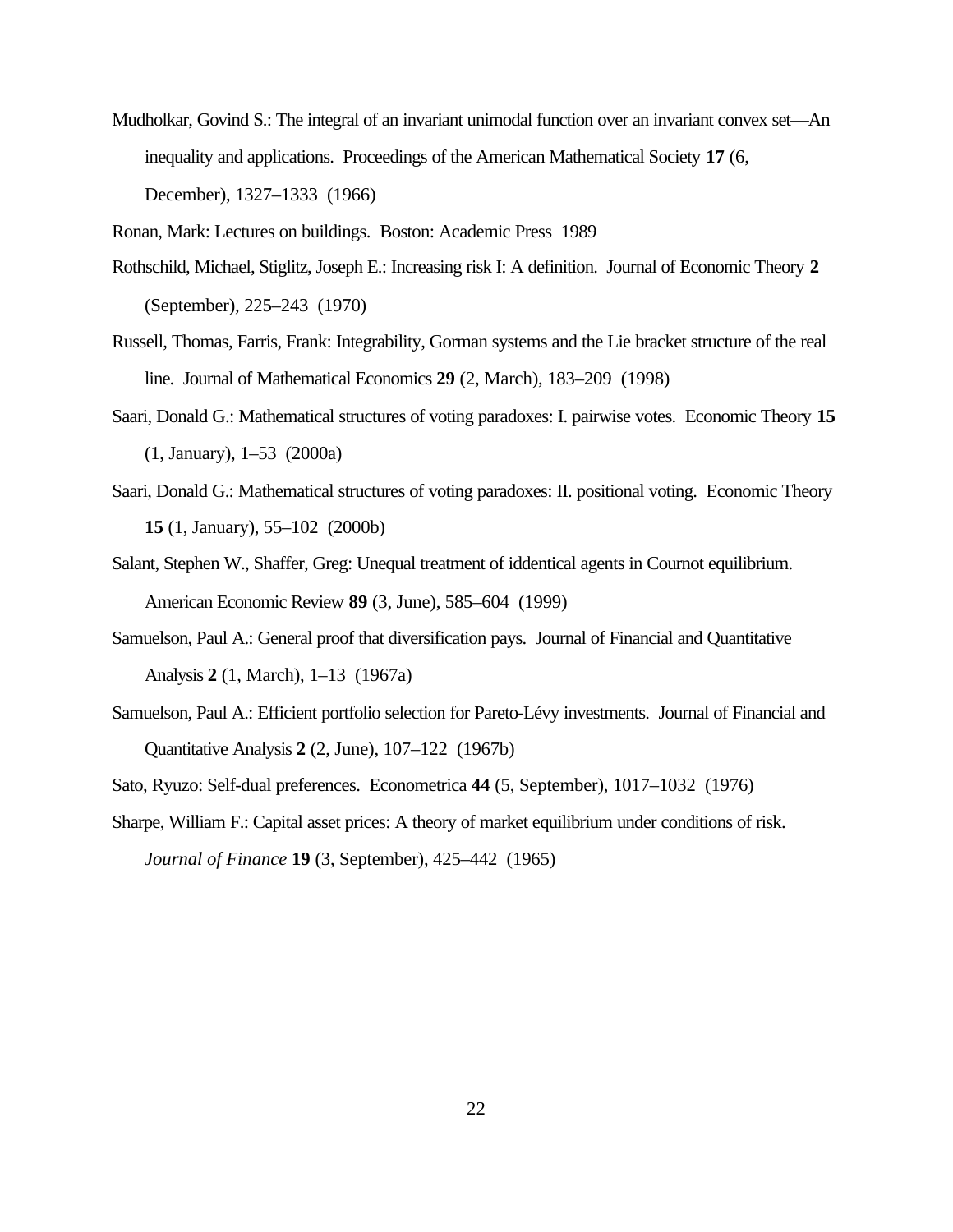#### **Appendix**

*Proof of Lemma* 4.1: The main thrust of this result is a special case of a finding due to León and Proschan (1979), which we demonstrate for the sake of completeness. Under  $\ddot{G}$ -invariance, the symmetry of the portfolio problem delivers

$$
E[U(\boldsymbol{\theta} \cdot \boldsymbol{P}_{g^{\&1}})] \quad E[U(\boldsymbol{\theta}_{g} \cdot \boldsymbol{P})] \quad \text{we} \quad g \in G.
$$
 (A.1)

Now consider a vector in the convex hull of the orbit of  $\mathbb{R}$ . With  $*\tilde{G}^*$  ' *m*, any point in the hull may be written as a convex combination of the *m* points defined by  $\mathbf{R}_{g_i}, g_i \mathbf{0} G' \{g_1, g_2, \dots, g_m\}$ . Denumerate the group elements so that each has associated with it an element of  $\{1, 2, \ldots, m\}$ . For weighting vector P? ' (? , define . Now by <sup>1</sup> , ? 2 , ... , ? *m* ), ? *i* 0 [0,1], ' *m*  $\frac{m}{i}$  <sup>1</sup>, <sup>1</sup>, define  $\frac{B}{i}$  <sup>*m*</sup>  $\frac{m}{i}$  $\int_{i}^{m} 1 \, ?_{i} \, \mathbf{P}_{g_{i}}$ ,  $g_{i} \, 0 \, G$ Jensen's inequality,  $U(\cdot)$  0  $U_2^{\langle}$ , and the invariances under  $\tilde{G}$  we have

$$
E[U(\mathbf{\mathcal{B}}\cdot\mathbf{P})] \$ E\left[\begin{array}{cc} m & \\ i & 1 \end{array}\right] \{U(\mathbf{\mathcal{B}}_{g_i}\cdot\mathbf{P})\right] \ \subseteq\ E[U(\mathbf{\mathcal{B}}_{g_i}\cdot\mathbf{P})] \ \overset{m}{\longrightarrow} \ \frac{2}{i-1} \ \frac{2}{i} \ \subseteq\ E[U(\mathbf{\mathcal{R}}\cdot\mathbf{P})]. \tag{A.2}
$$

Therefore,  $U(\cdot)$  0  $U_2^{\zeta}$  implies that  $B$  is weakly preferred over any  $\angle$  0 *S*. Next observe that  $S \cap \mathfrak{a}_\%^n$  is % convex. *S* is closed under convex combinations and  $\mathbb{R}^C C^*_{\tilde{G}} \mathbb{R}$  **a**  $\mathbb{R}^0 \times \mathbb{R}^0$  S.

*Proof of Proposition* 4.1: From Lemma 4.1, we know that the optimum is in the convex hull of the orbit under the group operations of all allocation vectors. Transitivity implies that there is just one orbit. Denote the convex hull of vector *a*<sup>p</sup> under group  $\tilde{G}$  by  $C[R; \tilde{G}]$ . Now  $\tilde{B}^{\sim}_{\tilde{G}} R$  ]  $C[\mathcal{B}; \tilde{G}]$  **f**  $C[\mathcal{A}; \tilde{G}]$  because  $\mathcal{B}$  is inside the convex hull of  $\mathcal{A}$  and  $\mathcal{A}$  is outside the convex hull of  $\mathcal{B}$ . Finally,  $C[(1/n)\hat{F}; \tilde{G}]$   $\hat{F} C[\hat{R}; \tilde{G}]$   $\hat{\alpha}$  are  $\hat{B}O$  S because  $C[(1/n)\hat{F}; \tilde{G}]$  is a singleton and no convex hull can be interior to it. Therefore,  $\mathbb{R}^{\binom{n}{2}} (1/n)^{\binom{n}{2}}$ .

*Proof of Proposition* 5.1: Because  $\tilde{G}_{(O(O_i))}$  fixes all *i* 0 O (O<sub>*i*</sub> we may apply Lemma 4.1, but where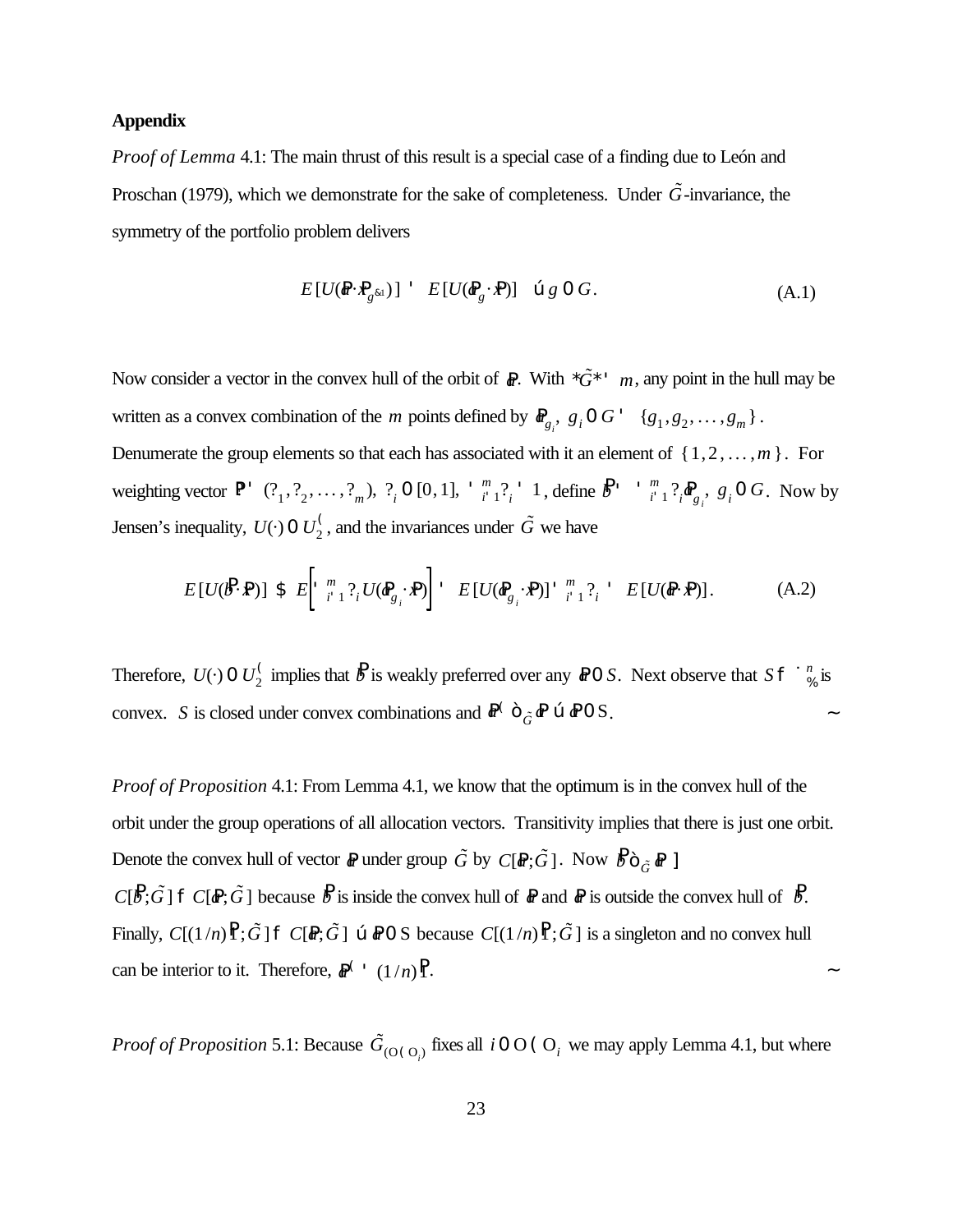the expectation in (A.1) is a conditional expectation over the random variables given by the index set  $O_i$  with all  $x_j$ ,  $j \circ O$  ( $O_i$  fixed. The result then follows as in Proposition 4.1.

*Proof of Proposition* 6.1. Upon applying group elements,

*E*[*U*(*a*P ( @*r*P % *a*P ( @ *x*P)] ' *E*[*U*(*a*P ( @*r*P % *a*P ( *g* @ *x*P)] \$ *E*[*U*(*a*P ( *g* @*r*P % *a*P ( *g* @ *x*P)] œ *g* 0 *G* , (A.3)

where the equality is due to group symmetries and the inequality is due to the fact that  $\mathbb{R}^{\binom{r}{k}}$  has been revealed to be weakly preferred over  $\mathbf{R}_{g}^{\zeta}$ . But, due to group symmetries,

$$
E[U(\mathbf{F}_g^{\mathbb{C}} \mathbf{Q} \mathbf{P} \mathcal{K} \mathbf{F}_g^{\mathbb{C}} \mathbf{Q} \mathbf{P})] \quad E[U(\mathbf{F}_g^{\mathbb{C}} \mathbf{Q} \mathbf{P} \mathcal{K} \mathbf{F}^{\mathbb{C}} \mathbf{Q} \mathbf{P})] \quad \text{or} \quad g \quad O \quad G \tag{A.4}
$$

Whence,

$$
E[U(\mathbf{P}^{\langle} \circ \mathbf{P} \mathcal{H} \otimes \mathbf{P}^{\langle} \circ \mathbf{P})] \mathbf{S} \quad E[U(\mathbf{P}^{\langle} \circ \mathbf{P} \mathcal{H} \otimes \mathbf{P}^{\langle} \circ \mathbf{R} \mathbf{P}^{\langle}) \circ \mathbf{P} \mathcal{H} \otimes \mathbf{P}^{\langle} \circ \mathbf{P})] \quad \text{or} \quad g \in G. \tag{A.5}
$$

Since  $U(\cdot)$  0  $U_1^{\zeta}$ , more wealth is preferred at a given risk profile and  $P_0^{\zeta}$   $\otimes$   $\mathbb{P}$ #  $\mathbb{P}^{\zeta}$   $\otimes$   $\mathbb{P}$ . <sup>1</sup>/<sub>1</sub>, more wealth is preferred at a given risk profile and  $\mathbf{R}^{\text{Q}}_{g}$ *g* @P*r* # *a*P ( @*r*P

*Proof of Proposition* 6.2. As in Proposition 5.1, the transitivity of  $\tilde{G}_{(O(O_i))}$ <sup>T</sup> Sym(O<sub>*i*</sub>)</sub> allows us to ignore O (O<sub>*i*</sub>. Now because  $\tilde{G}_{(O(O_i))}$  is the symmetric group on O<sub>*i*</sub> it contains pair-wise transpositions. In particular, if we choose the group operation  $x_j : x_k$  and we invoke the Proposition 6.1 finding that  $(\mathbb{R}_{q}^{\binom{r}{2}} \& \mathbb{R}^{\binom{r}{2}} \& \mathbb{R}^{\binom{r}{2}}$  , then  $(a_i^{\binom{r}{2}} \& a_i^{\binom{r}{2}}$  ( $r_i \& r_k$ ) \$ 0 follows.  $g_g^{\prime}$  &  $\mathbb{P}^{\prime}$  o<sup>2</sup>  $\neq$  0, then  $(a_j^{\prime})$ *j* & *a* (  $\int_k$   $(r_j \& r_k) \$  0

## *Proof of Proposition* 8.1.

**Part a):** Under the nonidentity element  $\hat{g} \cdot \theta$  *H*, using (A.5) above we will identify conditions under which  $P^{\langle} \otimes P \$   $P_{\hat{\theta}}^{\langle} \otimes P$ . This latter inequality may be expressed as *g*ˆ @*r*P